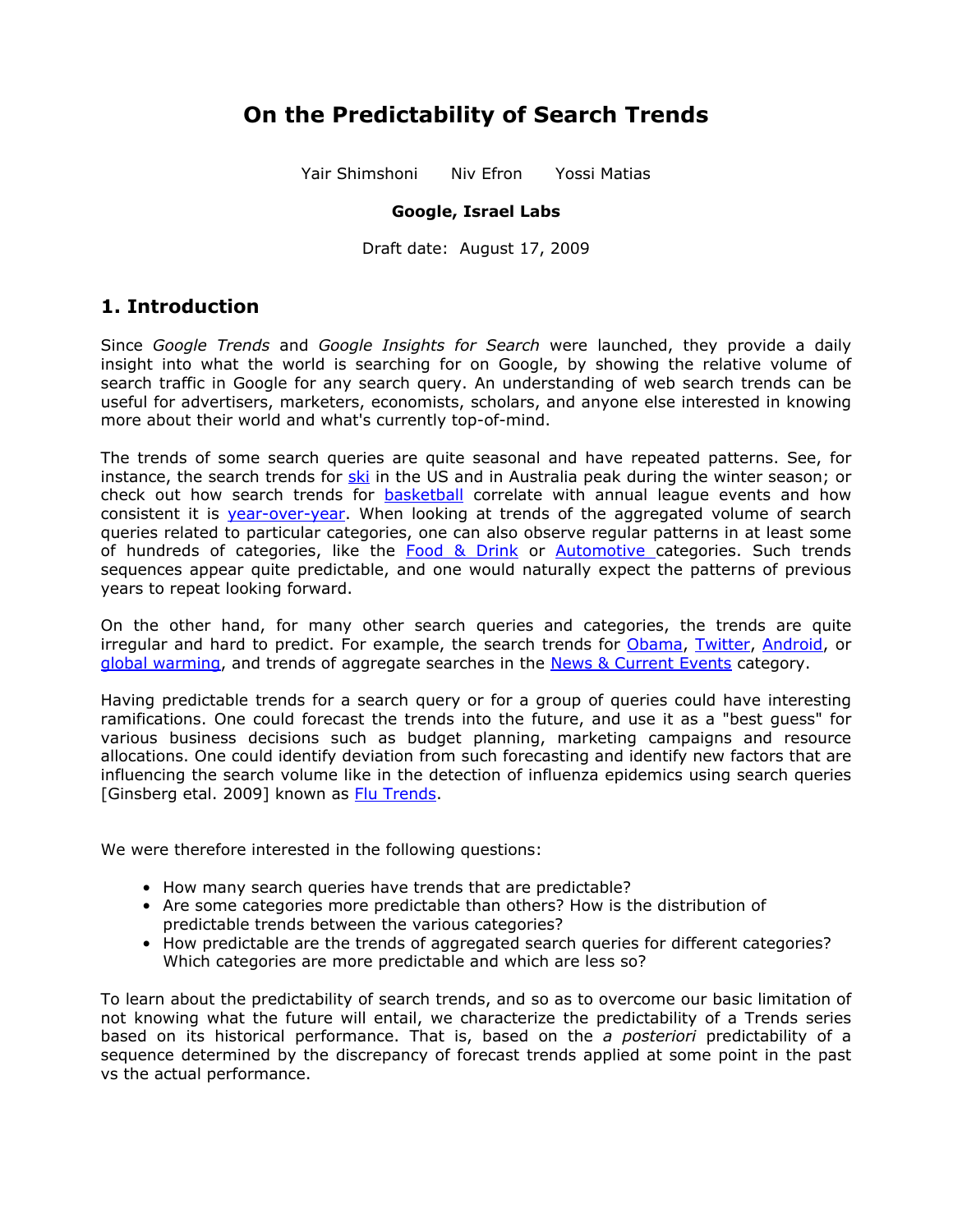Specifically, we have used a simple forecasting model that learns basic seasonality and general trend. For each trends sequence of interest, we take a point in time, *t*, which is about a year back, compute a one year forecasting for *t* based on historical data available at time *t*, and compare it to the actual trends sequence that occurs since time *t*. The discrepancy between the forecasting trends and the actual trends characterize the predictability level of a sequence, and when the discrepancy is smaller than a predefined threshold, we denote the trends query as *predictable*.

We investigate time series of search trends provided by Google [Insights](http://www.google.com/insights/search/) for Search (*I4S*), which represent query shares of given search terms (or for aggregations of terms). A *query share* is the total number of queries for a search term (or an entire search category) in a given geographic region divided by the total number of queries in that region at a given point in time. The query share represents the popularity of a query, or the aggregated search interest that users have in a query, and we will therefore use the term *search interest* interchangeably with *query share*.

The highlights of our observations can be summarized as follows:

- Over half of the most popular Google search queries were found predictable in 12 month ahead forecast, with a mean absolute prediction error of approximately 12% on average.
- Nearly half of the most popular queries are not predictable, with respect to the prediction model and evaluation framework that we have used.
- Some categories have particularly high fraction of predictable queries; for instance, *Health* (74%), *Food & Drink* (67%) and *Travel* (65%).
- Some categories have particularly low fraction of predictable queries; for instance, *Entertainment* (35%) and *Social Networks & Online Communities* (27%).
- The trends of aggregated queries per categories are much more predictable: 88% of the aggregated category search trends of over 600 categories in Insights for Search are predictable with a mean absolute prediction error of less than 6% on average.
- There is a clear association between the existence of seasonality patterns and higher predictability as well as an association between high levels of outliers and lower predictability.

Recently the research community has started to use Google search data provided publicly by Google Insights for Search (*I4S*) as auxiliary indicators for economic forecast. [Choi & Varian 2009] have shown that aggregated search trends of Google Categories can be used as extra indicators and effectively leverage several US econometrics prediction models. [Askitas & Zimmermann 2009] and [Suhoy 2009] have shown similar findings on German and Israeli economic data, respectively. Getting a better insight into the behavior of relevant search trends has therefore high potential applicability for these domains.

For queries or aggregated set of queries for which the search trends are predictable, one can use a forecasted trends based on the prediction model as a baseline for identifying deviations in actual trends. Such deviations are of particular interest as they are often indicative of material changes in the domain of the queries. We consider a few examples with observed deviation of actual trends relative to the forecasted trends, including:

#### • **Automotive Industry**

We show that in the recent 12 months there is a positive deviation relative to the forecast baseline (i.e., an increased query share) in the searches of *Auto Parts* and *Vehicle Maintenance* while there is a negative deviation (i.e., a decrease in query share) in the searches of *Vehicle Shopping* and *Auto Financing.*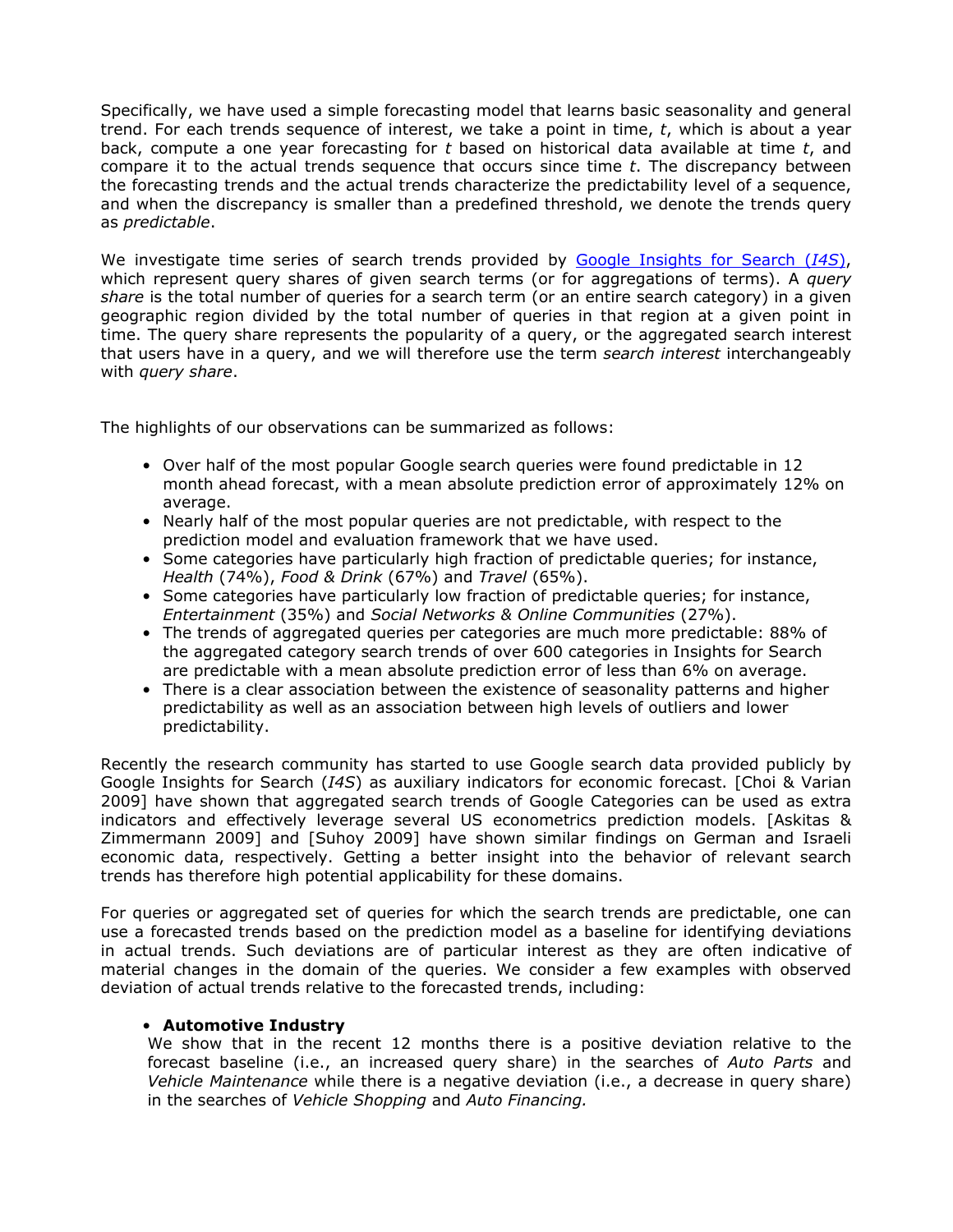#### • **US Unemployment**

In relation with the recent research that showed an improvement in prediction of unemployment rates using Google query shares [Choi and Varian 2009 b], we show that the search interest in the category of *Welfare & Unemployment* has substantially risen in the last year above the forecast based on the prediction model. We also show that the search interest in the category *Jobs* has significantly decreased according to the prediction model.

### • **Mexico as Vacation Destination**

We examine the large decrease in the query share of the category *Mexico* as a vacation destination, compared to the predictions for the last 12 months. We show that a similar deviation of (actual vs. forecast) query share is not observed for other related categories.

### • **Recession Markers**

We show several examples that demonstrate possible influences of the recent recession on search behavior, like an observed increase of query share for the category *Coupons & Rebate* compared to the forecast. We also show a negative deviation between the query share for category *Restaurants* compared to the forecast, where as the category *Cooking and Recipes* shows a similar positive deviation.

### **Outline**

The rest of this paper is organized as follows. In Section 2 we formulate the notion of predictability and describe the method of estimating it along with the evaluation measures, prediction model and the time series data that we use. In Section 3 we describe the experiments we conducted and present their results. In Section 4 we examine the association between the predictability of search interest and the level of seasonality or internal deviation of the underlying search trends. Section 5 will present sensitivity analysis and error diagnostics and in section 6 we discuss the potential use of forecasting as a baseline for identifying deviations from regular search behavior; we demonstrate with some examples that the discrepancies from model predictions can act as signals for recent changes in the query share.

## **2. Time Series Predictability**

In this section we define the notion of predictability as we use it in our experiments.

### **Predictability.**

We characterize the *predictability* of a time series with respect to a *prediction model* and a *discrepancy measure*, as follows.

Assume we have:

- A time series  $\mathbf{X} = \{x_{t-H}, ..., x_{t+F}\}$  with history of size H and a future horizon of size F Denote:  $\mathbf{X}^H = \{x_{t-H}, ..., x_t\}$  and  $\mathbf{X}^F = \{x_{t+1}, ..., x_{t+F}\}$
- A Prediction model: M, which computes a forecast  $Y = M(X^H)$ , where **Y**={yt+1, ... ,yt+F}
- A Discrepancy Measure: **D**=**D**(**X**,**Y**)
- A Threshold: **D'**

Then, we say that **X** is *predictable* w.r.t (**M,D,D',t,H,F**) iff **D**=**D**(**X**,**Y**) **< D'** . The size of the discrepancy also characterizes the level of predictability of a series.

We will often refer to a trends sequence as predictable (or not-predictable) where the various parameters are implied by the context.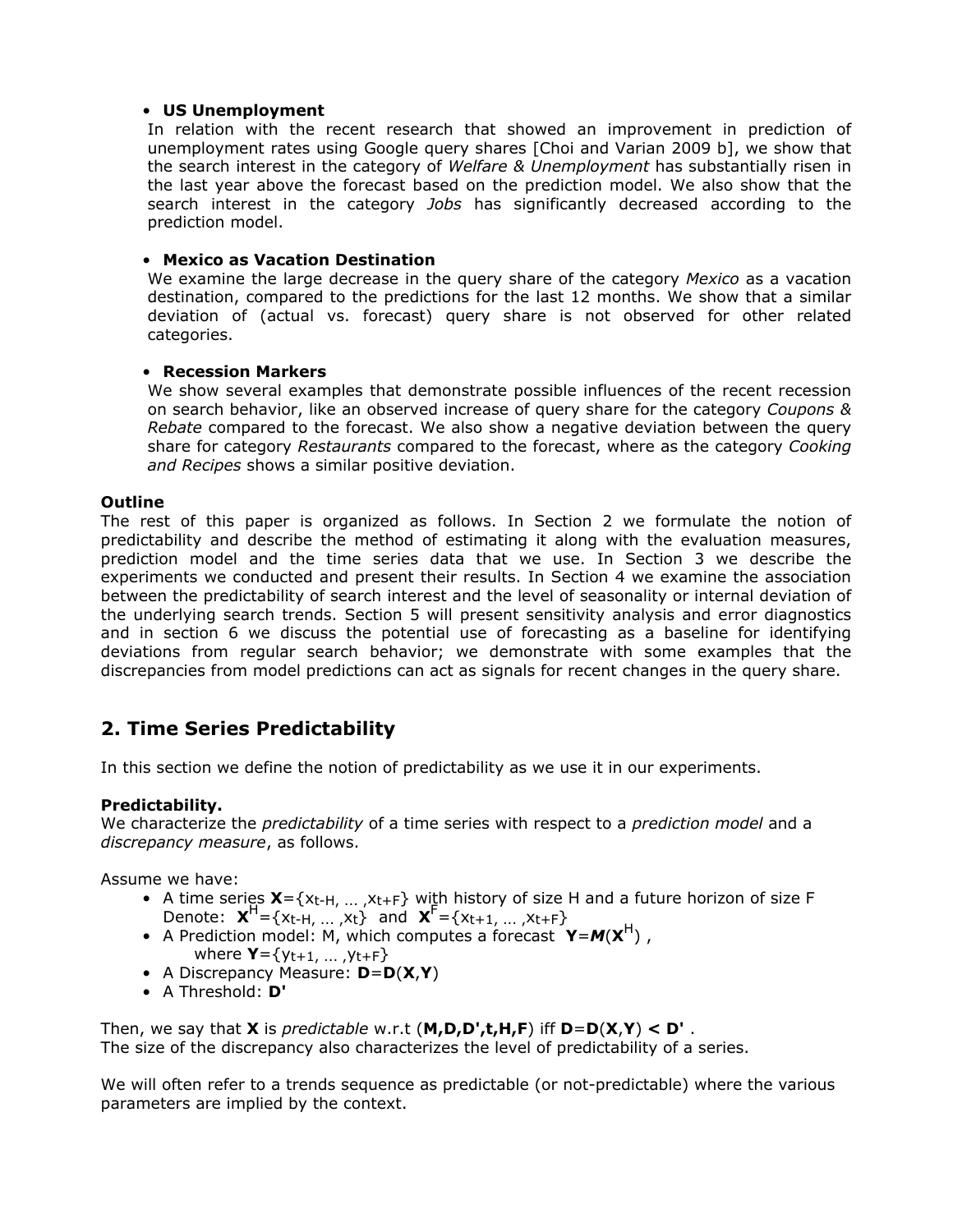#### **Data.**

The time series that are used in the following experiments are based on Google [Insights](http://www.google.com/insights/search/) for [Search](http://www.google.com/insights/search/)<sup>1</sup> (*I4S*), which reports the query share for search terms in any time, location and category, as well as capable of reporting the most popular queries within a given time / location / category.

A *query share* is defined as the total number of queries for a search term or a set of terms (e.g., an entire search category) in a given geographic region, divided by the total number of queries in that region, at a given point in time. The *I4S* categories are organized in a tree-like hierarchical structure, with about 30 root level categories, that are further divided into subcategories in a 3-level taxonomy, to a total of about 600 categories and sub-categories. Each search query is classified by *I4S* to a single category, nevertheless it will also be counted as a part of the query share to all its 'parent' categories. For each category, *I4S* calculates an *aggregated* times series which represents the overall query share of this category (i.e., the combined search interest of all the queries in the category).

In order to stay focused on the most influential patterns of the yearly seasonality and overall trend (direction), we are using time series of *monthly granularity* (i.e., one data point per calendar month) and refer to the entire available period (2004-2009). Obviously search trends with finer granularity (e.g., weekly or daily search data) do capture more patterns of search behavior within the intra-monthly and especially the day-of-week effect, however the fine resolution data is also noisier and thus calls for prediction models with higher complexity and a less homogeneous model space. We leave that for future research.

We have extracted time series of the entire available time range  $(2004-2009)^2$  that consists of 67 data points, which were partitioned into two parts:

- 1. *The History Period -* 55 monthly data points (January 2004 July 2008)
- 2. *The Forecast Period* 12 monthly data points (August 2008 July 2009)

Throughout the work, we will refer to 3 data sets of time series (with a similar format):

- 1. *Country Data -* Includes time series of the query shares for the 10,000 most popular queries in each of these countries: *USA, UK, Germany, France* and *Brazil.*
- 2. *Category Data -* Includes time series of the query shares for the 1,000 most popular queries in the US, for 10 major *I4S* categories: *Automotive, Entertainment, Finance & Insurance, Food & Drink, Health, Social Networks & Online Communities, Real Estate, Shopping, Telecommunications,* and *Travel.*
- 3. *Aggregated Categories Data -* Includes time series of aggregated query shares for about 600 *I4S* categories, which represent the normalized combined search volume in the US for each respective category.

#### **Generic Prediction Model.**

Our prediction process is based on the **STL** Procedure [\[Cleveland](http://www.corp.google.com/%7Eyuvaln/STL_article.pdf) et.al. 1990], which is a filtering procedure based on locally weighted least squares for decomposing a given time series X into the *Trend*, *Seasonal* and *Residual* components.

STL is basically an EM-like algorithm that calculates the seasonal part assuming knowledge of the trend part (iteratively). To compute the forecast of the future values, we extrapolate the trend sub-series using regression, and use the last seasonal period of the seasonal component.

<sup>1.</sup> URL: http://www.google.com/insights/search/#

<sup>2.</sup> The time series data was pulled during July 2009, thus the value for this last month might change.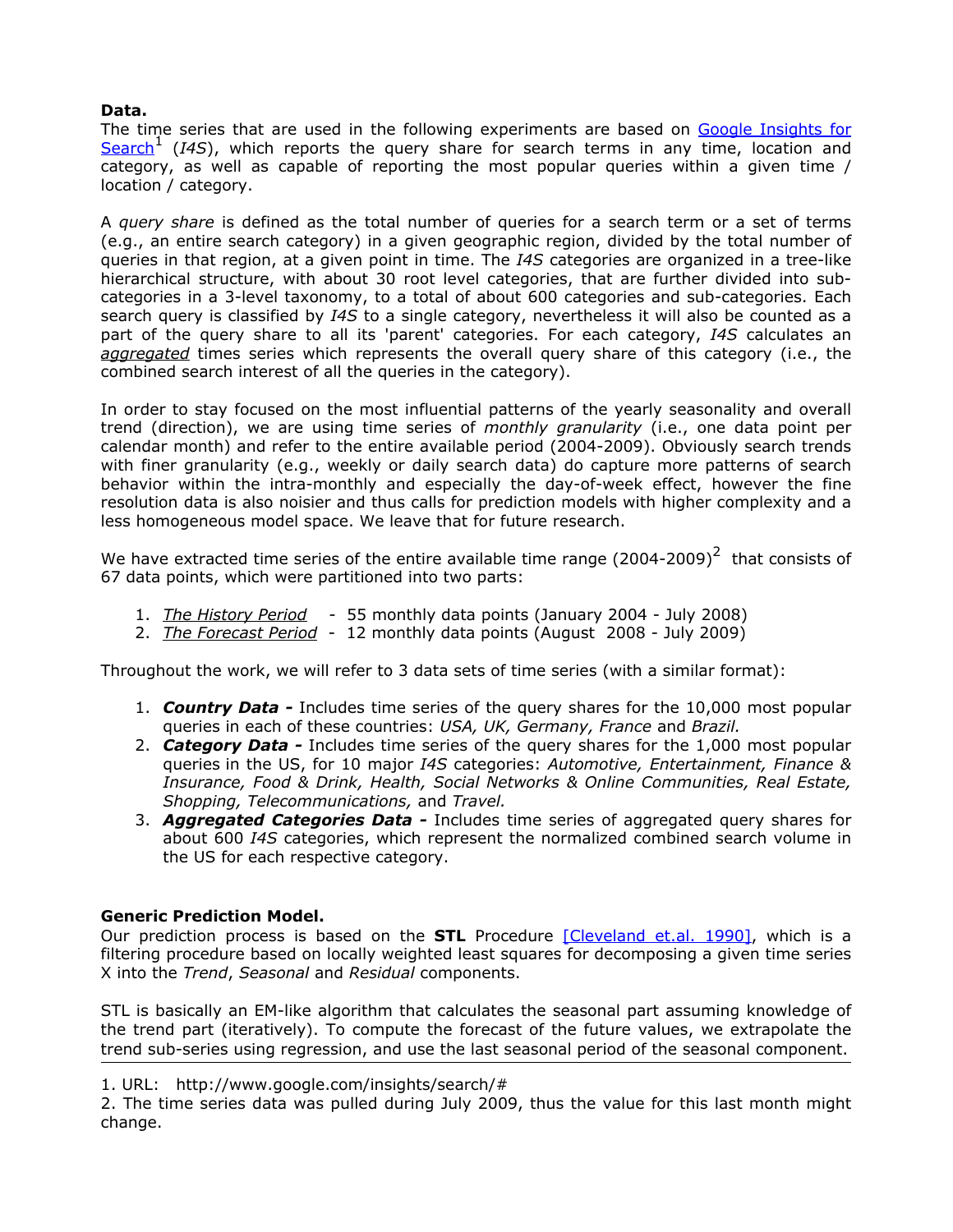The STL procedure uses 6 configuration parameters, 3 of which are smoothing parameters for the three components, which in general should be chosen per time series. The prediction process in our experiments was using a fixed STL configuration for the forecast of all the time series. Given a sampled archive of search time series, we have used an exhaustive exploration and evaluation process that was searching for the best parameter set from a pre-defined set of optional parameter values. The optimality criterion was minimal mean absolute error and the output was a single parameter set w.r.t. the given sampled archive. By choosing to use a particular (fixed) configuration, rather than adjusting an individual parameters set for each given time series, we are adjusting the configuration to a large set of time series thus simplifying the prediction model and enabling much faster forecast.

#### **Prediction Discrepancy function.**

We define the discrepancy **D** as a combination of several error metrics between the forecasted trends **X** F and the actual trends **Y**, as well as seasonal consistency metrics determined by difference in the auto-correlation between **X** H and **X**.

Specifically, **D** is defined as a tuple:

### *D = < MAPE, MaxAPE, NMSSE, MeanAbsACFDiff, MaxAbsACFDiff >*

based on metrics defined below, we say that **D<D'** iff each of the entries in **D** is smaller than the corresponding entry in **D'**.

#### **Error Metrics**.

We use the following error metrics:

- The Mean Absolute Percent Error *(MAPE)*: *MAPE* =  $(1/F)$  ∑ *i*=(*t*+1,..,*t*+*F*)( |*xi* - *yi*| / x<sub>i</sub>)
- The Maximum Absolute Percent Error *(MaxAPE)*: *MaxAPE = MAX i=(t+1,..,t+F)*( *|xi - yi| /* x**i**)
- The Normalized Mean Sum of Squared Errors *(NMSSE)*: *NMSSE=*  $[ (1/F) ∑ i=(t+1,..,t+F)( x<sup>i</sup> - y<sup>i</sup> )<sup>2</sup> ]$  / Var ( **X**)

### **Seasonal Consistency Metrics.**

A necessary condition for a valid inference from the past of a time series to its future, is that the major characteristics of the underlying time series are maintained. In order to capture the dynamic consistency of a seasonal time series, we use a metric that is based on the time series lagged-dependencies that are represented by the Auto Correlation Function (ACF) coefficients. We compare the sets of 12 ACF coefficients (corresponding to the first 12 lags) for two time series:

1. The complete time series  $\mathbf{X} = \{x_t, u_t, x_t, \ldots, x_{t+1}\}$ 

2. The History period  $X^H = \{x_{t-H},...,x_t\}$ .

A large difference between these sets of ACF coefficients suggests that the seasonal behavior of the recent period of F time steps is different than the seasonal behavior within the History period of the underlying time series. In such cases one could suspect that a prediction model which is based on the History period might yield erroneous prediction results.

We compute the following two metrics for each time series in order to represent the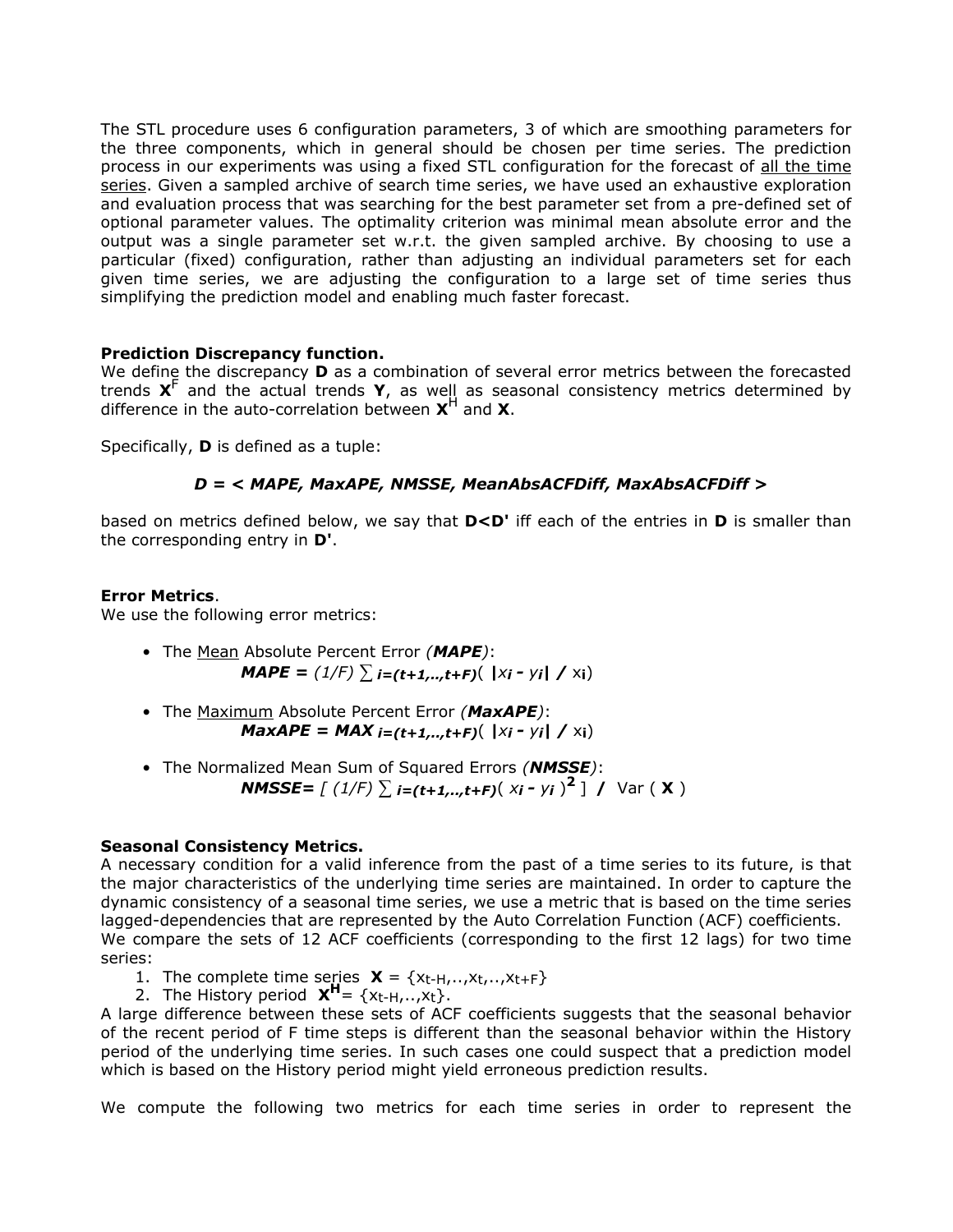consistency of its seasonal behavior and use them as additional information to assess the predictability potential of the underlying time series. Notice that these metrics are "stand alone" i.e., do require no prediction model.

• The Mean Absolute Difference between the Auto-Correlation Function (ACF) Coefficients of the complete time series  $(X)$  vs. the History period  $(X^H)$ .

*MeanAbsACFDiff* **(X)** = Mean (Abs( *ACFlag*(**X**) - *ACFlag*(**X <sup>H</sup>**) )), *lag=(1,..,12)*

• The Max Absolute Difference between the Auto-Correlation Function (ACF) Coefficients of the complete time series  $(X)$  vs. the History period  $(X^H)$ .

*MaxAbsACFDiff* **(X)** = Max (Abs( *ACFlag*(**X**) - *ACFlag*(**X <sup>H</sup>**) )), *lag=(1,..,12)*

#### **Predictability Discrepancy Threshold.**

We use the following threshold:

#### *D' = <* **25%, 100%, 10.0, 0.2, 0.4** *> .*

Thus, we say that a given time series is predictable within the available time frame, w.r.t. the prediction model we use and the above error and consistency metrics, if all the following conditions are fulfilled:

- 1) The Mean Absolute Prediction Error (*MAPE*) < 25%
- 2) The Max Absolute Prediction Error (*MaxAPE*) < 100%
- 3) The Normalized Mean Sum of Squared Errors *(NMSSE)* < 10.0
- 4) The Mean Absolute Difference of the ACF Coef. Sets (*MeanAbsACFDiff*) < 0.2
- 5) The Max Absolute Difference of the ACF Coef. Sets (*MaxAbsACFDiff*) < 0.4

#### **Predictability Ratio.**

Given a set A of time series, denote its *predictability ratio* as the number of predictable time series in A, divided by the total number of time series in A.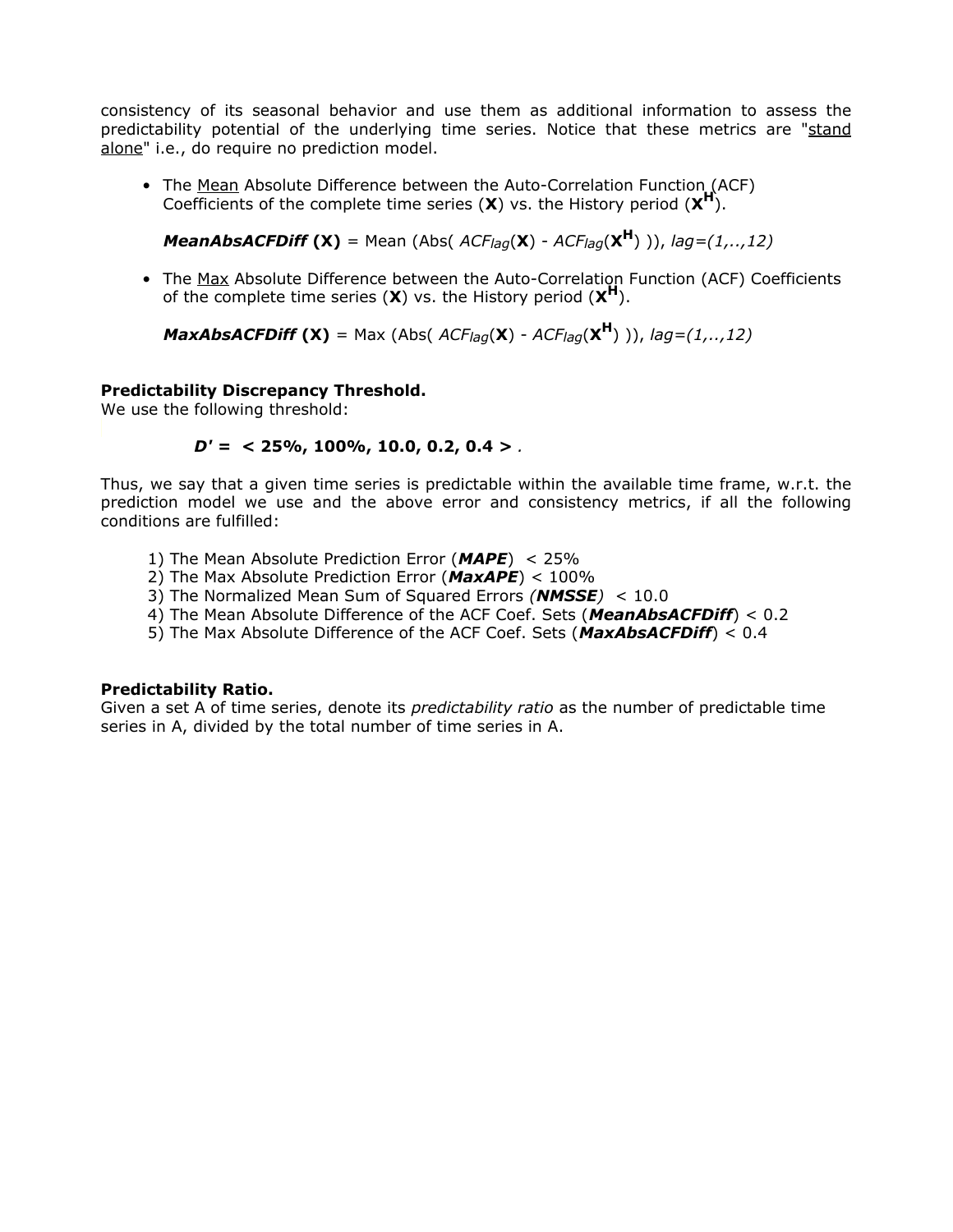## **3. Experiments and Results**

## **Comparing the Predictability of Top Queries in Different Countries**.

We have conducted an experiment to test the predictability of search trends regard to the 10,000 most popular search queries in five countries:

| Country       | <b>Predictability</b><br>Ratio | Avg. MAPE<br>(for predictable<br>queries) | Avg. MaxAPE<br>(for predictable<br>queries) |
|---------------|--------------------------------|-------------------------------------------|---------------------------------------------|
| <b>USA</b>    | 54.1                           | 11.8                                      | 27.1                                        |
| <b>UK</b>     | 51.4                           | 12.7                                      | 32.1                                        |
| Germany       | 56.1                           | 11.8                                      | 28.2                                        |
| <b>France</b> | 46.9                           | 12.8                                      | 28.8                                        |
| <b>Brazil</b> | 46.3                           | 13.7                                      | 30.5                                        |

Although the above results show some variability among the different countries, one can see that in general, about half of the time series that correspond to popular queries in Google Web Search are *predictable* with respect to the given prediction model and discrepancy function / threshold. One can see that among the *predictable* queries, the mean absolute prediction error (*MAPE*) is about 12% on average, while the maximum absolute prediction error (*MaxAPE*) is about 30% on average.

## **The Seasonally of Time Series.**

Time series in general often include various forms of regularity, like a consistent trend (straight, upward or downward) or seasonal patterns (daily, weekly, monthly, etc). In seasonal time series, the amplitude changes along the time in a regular recurring fashion according to the relevant season. In many practical cases, it is common to use a seasonality *adjustment* where the seasonal component is subtracted from the time series before the analysis, where there are procedures that decompose time series into their seasonal and trend components [Cleveland and Tiao 1976], [Lytras etal. 2007]. We use such a decomposition to compute a metric that represents the relative portion of seasonality within a time series as follows:

Given a time series  $X = \{x_1, ..., x_T\}$  and a decomposition of X into a seasonal component S and a *Trend* (i.e., directional) component *Tr* then:

## *Seasonality Ratio*( $X$ ) = ( $\sum$  |*Si*| ) / ( $\sum$  |*Tri*| )

For each time series we forecast, we compute the respective seasonality ratio.

For example, let us examine the time series which represents the search interest for the query Cheesecake (in the US, 2004-2009). The blue curve in the following plot shows the original time series which has a significant seasonal component. The red curve is the *seasonality adjusted* time series; i.e., the trend component that is left after subtracting the seasonality component. It has an upward trend (with Slope:0.18) plus some variability. The seasonality ratio is 2.64 (which is on the 96 percentile of the 10,000 tested queries) and approximates the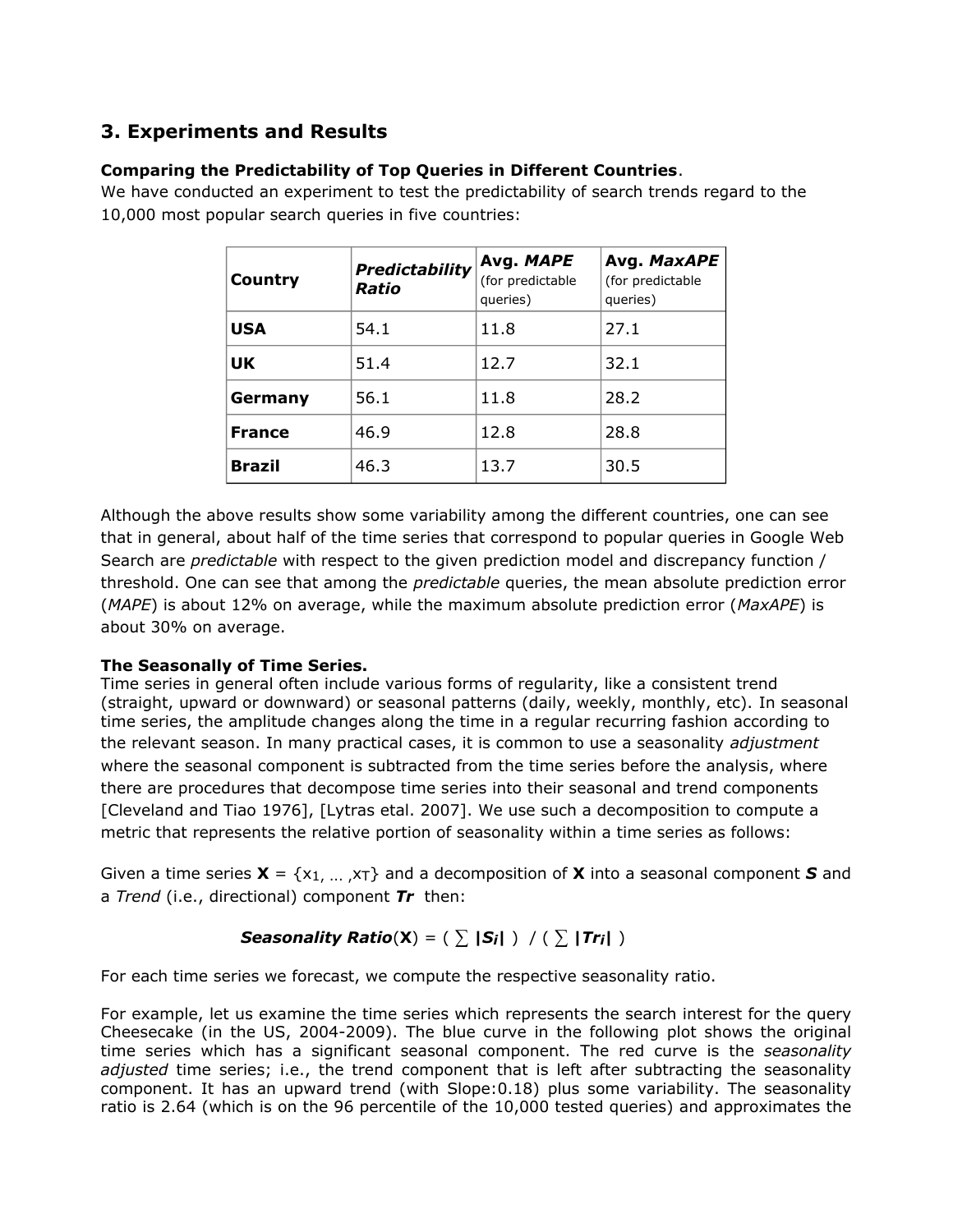ratio of the area between the red and blue curves, and the area underneath the red curve.



#### **The Deviation of a Time Series.**

In order to assess the extent to which a time series contains extreme values or outliers with large deviation from the overall pattern, we calculate for each time series the *deviation ratio.* In general, we compute the sum of the top values in the series divided by the total sum of the series, assuming that a large ratio would indicate the existence of considerable extreme values in the series. We normalize by the relative number of top values under consideration.

Given a time series **X** = {x1, ... ,xT} and an integer *w*, s.t. *1<w<100*, let *Prc*(**X***,w*) be the w'th percentile of values of **X** (e.g., *Prc*(**X**,*50*) = Median(**X**) ). Then,

> *Deviation Ratio*  $(X, w) = (\sum_{i} (X^{w}) / \sum_{i} (X^{i}) ) / (1 - (w/100))$  , where  $\mathbf{X}^W$  consists of all  $\mathbf{x}_t$ , s.t.  $\mathbf{x}_t \geq -Prc(\mathbf{X}, w)$ .

We use *w=90*. Notice that the normalization term, (*1-(w/100))* in the denominator, is setting the minimal ratio to be 1. Due to the relatively short time series (of 67 points) and since many cases show seasonal patterns with high and narrow peaks (e.g., like in the plot above), it is possible that these sharp peaks will be considered as outliers, although they are a regular part of the time series' recurring dynamics. To mitigate this, we computed the *deviation ratio* on the seasonal adjusted time series (i.e., on the *Trend* component that is left after the seasonal component is subtracted by the decomposition we have described above).

#### **The Predictability of Search Categories.**

In order to assess the predictability of categories, we have extracted the 1000 most popular queries in the US for a selection of 10 root level categories and tested their predictability. In the following table, we present the summary results, where the Predictability column on the left refers to the entire 1,000 queries (per category), and the two error metrics (*MAPE* and *MaxAPE* in columns 3 & 4) refer only to the sub-set of Predictable queries within each category. The seasonality and deviation ratios are also referring to the entire category sets.

The Predictability per category spans from 74% for the *Health* category, to 27% for the *Social Networks & Online Communities* category. In the third column we can see that the Mean Absolute Prediction Error (*MAPE*), varies from of 9% (in the *Health* category), to 14.1% (in the *Social Networks & Online Communities* category). The average *MAPE* for the 10 categories is 12.35%. Notice that the order of predictability ratio is not equal to the order of the *MAPE* error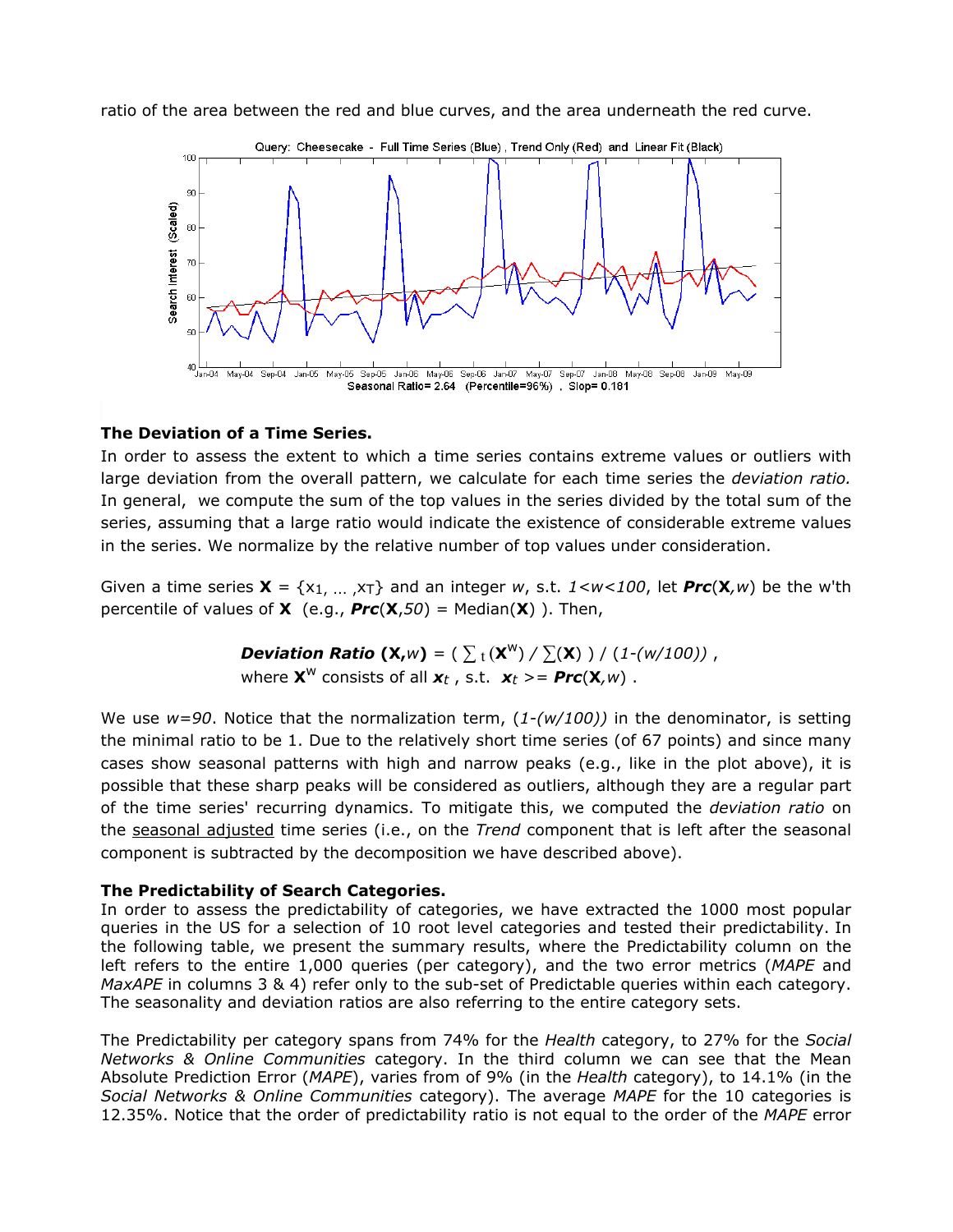since the Predictability is based on several other metrics as described in Section 2, however the correlation between them is high (*r= -0.85*).

The variability within the columns of seasonality ratio and deviation ratio represents the differences between the search profiles of the various categories, which correspond to the variability of the categories' predictability ratio. For example notice the relatively high seasonality ratio and low deviation ratio of the *Food & Drink* category which has 66.7% predictability ratio vs. the opposite situation of the *Entertainment* category that has 35.4% predictability ratio with a relatively low seasonality ratio and high deviation ratio.

| <b>Category</b>                | <b>Predictability</b> | <b>MAPE</b> | <b>MaxAPE</b>                           | <b>Seasonality</b> | <b>Deviation</b> |
|--------------------------------|-----------------------|-------------|-----------------------------------------|--------------------|------------------|
| Name                           | <b>Ratio</b>          |             | predictable queries predictable queries | Ratio              | <b>Ratio</b>     |
| <b>Health</b>                  | 74.00                 | 9.00        | 20.00                                   | 0.73               | 1.58             |
| <b>Food &amp; Drink</b>        | 66.70                 | 11.90       | 26.00                                   | 1.20               | 1.74             |
| Travel                         | 64.70                 | 11.80       | 27.00                                   | 1.09               | 1.61             |
| Shopping                       | 63.30                 | 12.40       | 28.00                                   | 1.21               | 1.78             |
| <b>Automotive</b>              | 57.60                 | 11.20       | 24.90                                   | 0.71               | 1.84             |
| <b>Finance &amp; Insurance</b> | 52.90                 | 13.30       | 30.60                                   | 0.65               | 2.00             |
| <b>Real Estate</b>             | 49.50                 | 12.90       | 29.90                                   | 0.72               | 1.82             |
| <b>Telecommunications</b>      | 45.60                 | 12.90       | 29.40                                   | 0.32               | 2.34             |
| <b>Entertainment</b>           | 35.40                 | 14.00       | 32.30                                   | 0.46               | 2.49             |
| <b>Social Networks</b>         | 27.50                 | 14.10       | 30.10                                   | 0.19               | 2.95             |

For the above summary results of the 10 categories, the correlation between the Predictability and the Seasonality Ratio is *r= 0.80* while the Deviation Ratio has a (negative) correlation of *r= -0.94* with the Predictability. In the next section we will further examine the association between these regularity characteristics and the predictability.

### **The Predictability of Aggregated Time Series that represent Categories.**

We now show the results of an experiment of forecasting aggregated times series that represent the overall query share of categories (i.e., the combined search interest of all the queries in the category).

We ran the experiment on the aggregated time series of over 600 *I4S* categories and computed the average absolute prediction error over a period of 12 months ahead. We found 88% of the aggregated category time series to be predictable. The average *MAPE* for the entire set of aggregated category time series is 8.15%. (6.7% for Predictable queries only), with STD=4.18%. The Average Maximum Prediction Error (*MaxAPE*) for the entire set was 19.2% (16.6% for Predictable queries only).

In the table below, we show the prediction errors for the aggregated time series for the same 10 root categories we examined above. Notice that the prediction errors are now smaller, which was expected. However, we can also see that the order of the categories is not the same as the respective order in the table of the previous experiment. In general, the aggregated time series should have a higher predictability due to the noise reduction effect of the aggregation. The rightmost column shows the *MAPE* Reduction Rate, which is the relative improvement of the prediction error (*MAPE)* of the 1,000 queries per category (in the previous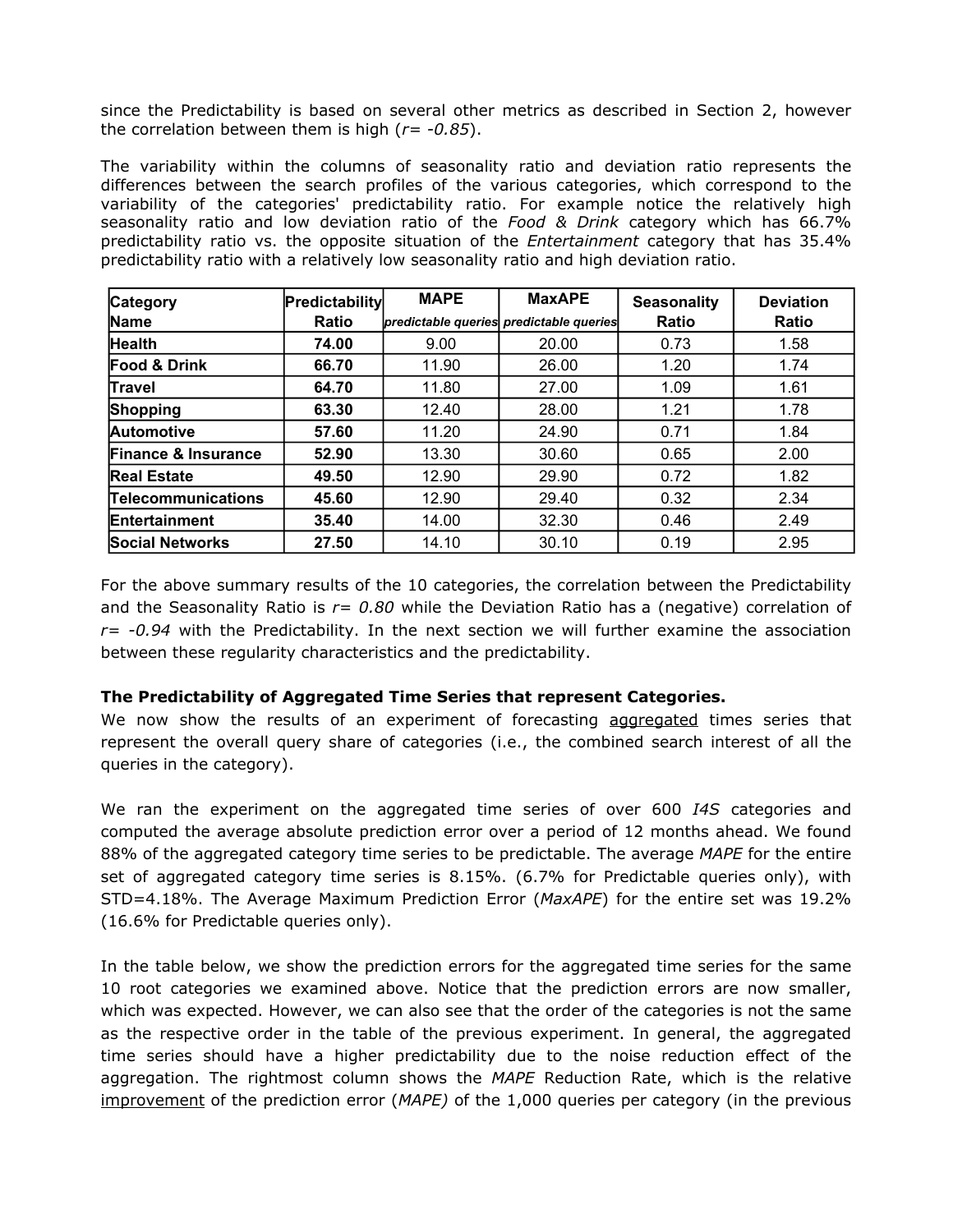experiment) and the single *MAPE* for the aggregated category time series here. All categories (except *Social Networks & Online Communities*) had their *MAPE* reduced, starting from 47% improvement for the *Finance & Insurance* category up to 85% for the *Food & Drink* Category.

| <b>Category</b>     |      |      |      |      | MAPEMaxAPE Seasonality Ratio Deviation Ratio MAPE Reduction Rate |
|---------------------|------|------|------|------|------------------------------------------------------------------|
| Food & Drink        | 1.76 | 4.52 | 0.70 | 1.18 | 0.85                                                             |
| Shopping            | 2.72 | 6.02 | 2.77 | 1.11 | 0.78                                                             |
| Entertainment       | 2.74 | 5.95 | 0.30 | 1.16 | 0.80                                                             |
| <b>Health</b>       | 2.99 | 7.69 | 1.04 | 1.11 | 0.67                                                             |
| Automotive          | 3.27 | 7.36 | 1.69 | 1.12 | 0.71                                                             |
| Travel              | 3.94 | 7.61 | 1.92 | 1.12 | 0.67                                                             |
| Telecommunications  | 5.2  | 9.07 | 0.74 | 1.20 | 0.60                                                             |
| <b>Real Estate</b>  | 5.62 | 12.8 | 2.95 | 1.11 | 0.56                                                             |
| Finance & Insurance | 7.08 | 17.8 | 0.61 | 1.26 | 0.47                                                             |
| Social Networks     | 38.6 | 50.4 | 0.06 | 2.46 | $-1.74$                                                          |

The I4S classification into search categories is based on a hierarchical tree-like taxonomy where each category at the root level of the tree has several sub-categories under it. Thus, a combination of all the categories' prediction error into an overall evaluation of the prediction error, can consist of the average *MAPE* values of the 27 root level categories. However, a 'regular' (uniform) average which gives the same weight to each category, might be inaccurate. Therefore, we have computed a weighted average of the root categories' *MAPE*, where the weights are the overall relative search interest of each root category. The *MAPE Weighted Average* is 4.25%.

The following table shows the predication errors for the *I4S* root categories (sorted by the *MAPE*):

| <b>Root Category</b>              |      | MAPEMaxAPE |
|-----------------------------------|------|------------|
| Food & Drink                      | 1.76 | 4.52       |
| <b>Beauty &amp; Personal Care</b> | 2.2  | 7.41       |
| Home & Garden                     | 2.21 | 4.9        |
| Photo & Video                     | 2.34 | 8.31       |
| Lifestyles                        | 2.38 | 5.27       |
| Games                             | 2.59 | 4.45       |
| Shopping                          | 2.72 | 6.02       |
| Entertainment                     | 2.74 | 5.95       |
| Business                          | 2.91 | 11.5       |
| Health                            | 2.99 | 7.69       |
| Local                             | 3.24 | 5.49       |
| Automotive                        | 3.27 | 7.36       |
| Reference                         | 3.7  | 8.2        |
| Industries                        | 3.77 | 7.14       |
| Recreation                        | 3.81 | 7.58       |
| Computers & Electronics           | 3.93 | 7.83       |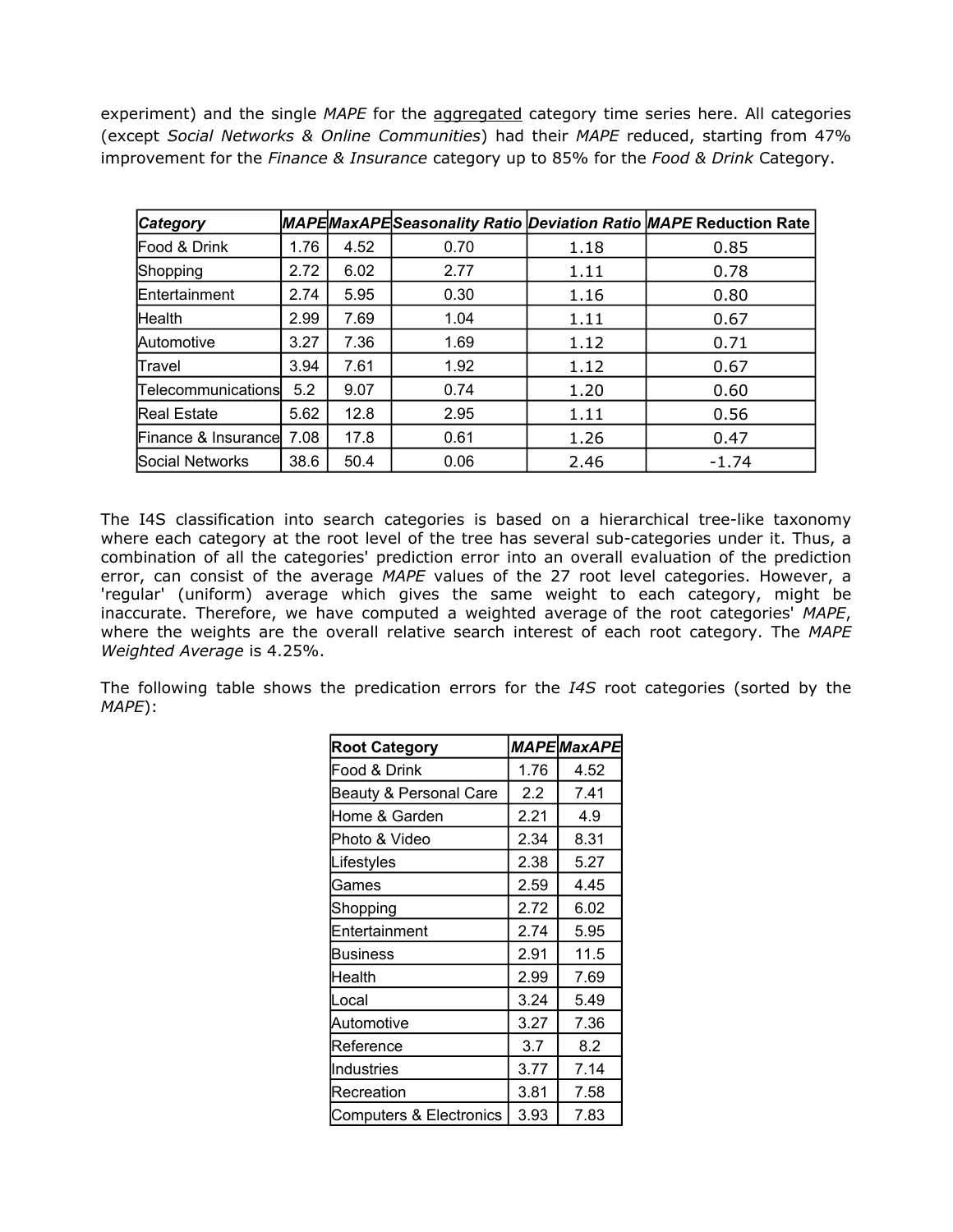| Travel                           | 3.94 | 7.61 |
|----------------------------------|------|------|
| Internet                         | 4.87 | 15   |
| Telecommunications               | 5.2  | 9.07 |
| Society                          | 5.57 | 12.6 |
| <b>Real Estate</b>               | 5.62 | 12.8 |
| Sports                           | 5.81 | 29.3 |
| Arts & Humanities                | 6.98 | 11.8 |
| Finance & Insurance              | 7.08 | 17.8 |
| Science                          | 10.1 | 15.5 |
| <b>News &amp; Current Events</b> | 16.6 | 47   |
| <b>Social Networks</b>           | 38.6 | 50.4 |
| Average                          | 5.81 | 12.5 |

#### **Comparing the Predictability of a Category and its Sub-Categories.**

It is reasonable to expect that a time series of the aggregated search of a set of queries should in general be more predictable than single queries. The larger the aggregation set is, the smaller would be the variability of the aggregated time series. This has implications on the predictability of categories vs. sub-categories, but also has implications regarding aggregated time series of group of queries such as campaign related queries or brand/topic related queries in general. In order to demonstrate this, we have explored the *MAPE* and *MaxAPE* prediction errors of the *I4S* category *Vehicle Brands* (in the *Automotive* category), compared to all its 31 'children' sub-categories.

The variability of Prediction Errors (*MAPE*) within the 31 vehicle brands sub-categories is substantial and varies from 3% to 38%. The average *MAPE* of the 31 brands is 11.4% (with STD=7.7%) which is quite similar to the average *MAPE* for the 1,000 most popular queries in the *Automotive* category (11.2%) as we presented above.

As expected, the average *MAPE* of the 31 sub-categories is larger than the *MAPE* of the aggregated time series of the *Vehicle Brands* category which is only 3.39%. We have also calculated the median *MAPE* (9.3%), as well as the weighted average *MAPE* (with relative search interest per category as weights) (9.7%). Both the median and the weighted average are lower than the regular average but still much larger than the *MAPE* for the overall aggregated category of *Vehicle Brands*.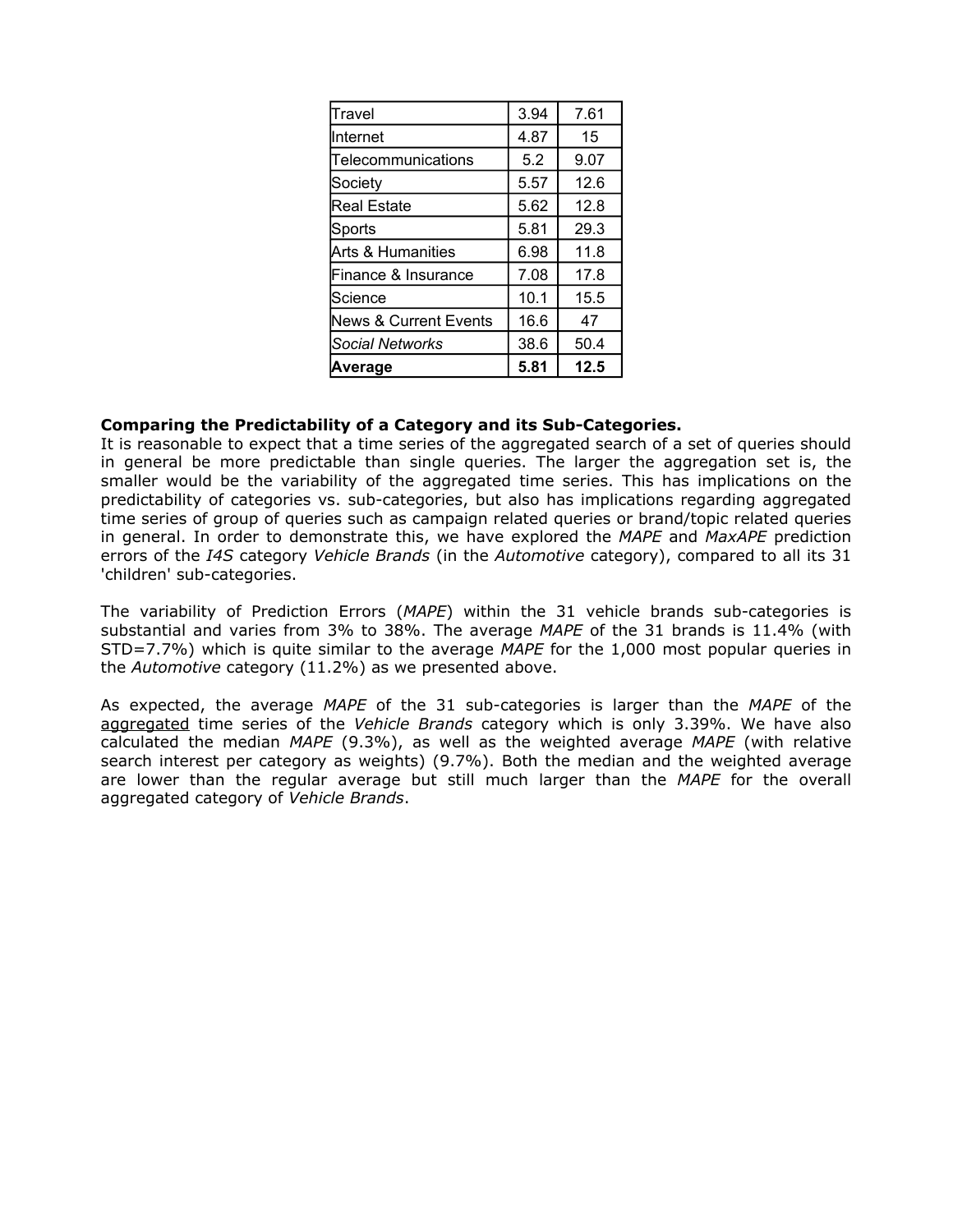## **4. Predictability vs. Seasonality and Deviation Ratios**

Among the 10 categories for which we have analyzed their 1,000 most popular queries, we calculated a correlation of *r= 0.80* between the Predictability and the Seasonality Ratio and *r= -0.94* between the Predictability and the Deviation Ratio (see table in Section 3). Below, we examine the association between the these two time series' characteristics and the *MAPE* prediction error in the experiment we conducted on the 10,000 most popular queries in the US.

### **Seasonality and Prediction Errors.**

Many patterns of search behavior have a strong seasonal component (e.g. holidays shopping, summer vacation, etc.) as implied from the specific market they are in. Occasionally, there is also a directional trend effect (up, down or changing) which might be less visually pronounced due to the confounding seasonal pattern. We have used the *Seasonality Ratio* (described above) as a representation for the 'level of seasonality' of the queries.

Among the 10,000 most popular queries in the US, the Seasonality Ratio varies in the rather large range [0.01,13], from time series with no seasonal component up to extremely seasonal time series. The median *Seasonality Ratio* is 0.4 and its mean value is 0.8.

We could see no significant correlation between the prediction error and the seasonality ratio. In order to visualize this possible association, we have sorted the values of seasonality ratio and created a ('smoothed') arrays of 10 average points<sup>3</sup>. Similarly, we have computed a 'smoothed' array of averages for the 10,000 corresponding *MAPE* prediction errors which were sorted according to the corresponding seasonality ratio.

We show here a scatter plot of the 'smoothed' *MAPE* vs the 'smoothed' seasonality ratio. The plot shows a non-stable 'negative' association between prediction errors and the seasonality. The correlation coefficient between the 'smoothed' arrays is substantial (*r=0.55*), compared to the insignificant correlation we saw for the entire set.



3. Given a time series *{YN}, N=10,000 ; K=10; M=N/K=1,000.* We compute an array *A={A1, A2,.....,AK}* of the averages of K consecutive non-overlapping windows of size *M* over the time series  $\{Y_N\}$ , such that  $A_k = (1/M) \sum Y_i$ , where  $k=1,..,K$  and  $i=\{1+(k-1)M,...,kM\}$ .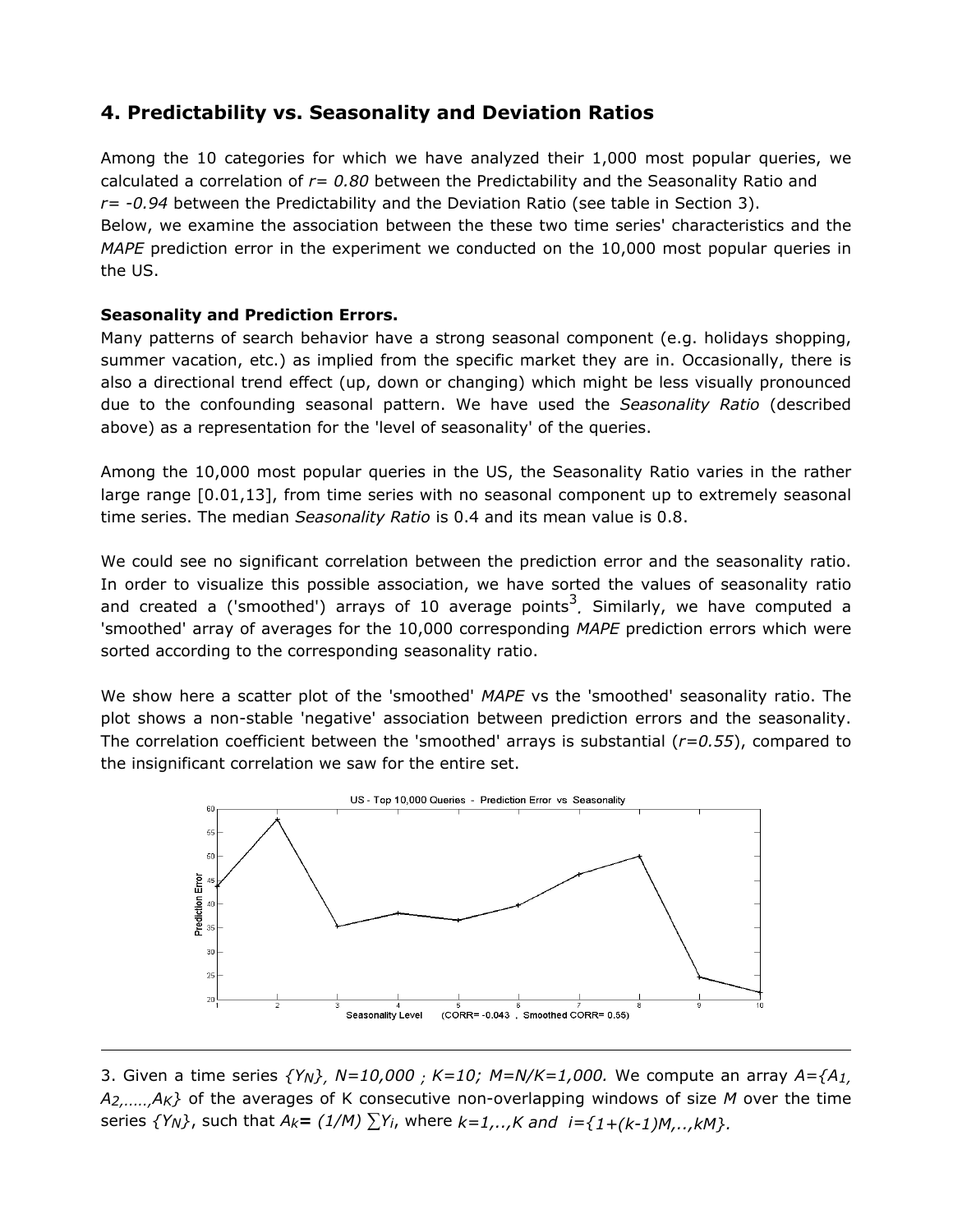For the next plot we have repeated the same process - but for predictable time series only. The result shows a stronger 'negative' association between the *MAPE* prediction error and the seasonality ratio for Predictable queries.



#### **Deviation Ratio and Prediction Errors.**

The *Deviation Ratio*, which represents the level of outliers and irregular extreme values in a time series was found to be associated with the Predictability of the search interest time series. For the 10,000 queries we tested, the average deviation ratio was 2.08 (STD=1.9). Only 5% of the Predictable time series had a deviation ratio in the upper quartile and 73% of the predictable time series had a deviation ratio under the median. The correlation coefficient between the deviation ratio and the the *MAPE* error was *r=0.29*. The average deviation ratio for the Predictable time series was: 1.50 where as for the non-Predictable queries the average was: 2.77.

We have applied the same process as above in order to visually demonstrate the association between *MAPE* and the deviation ratio. The following plot shows a clear positive association between the (sorted) 'smoothed' array of the deviation Ratio and the corresponding 'smoothed' array of prediction errors (*MAPE*). The correlation coefficient calculated for the 'smoothed' arrays was *r=0.88* (compared to *r=0.29* which was computed with the original values). Hence, we can say that the larger the deviation level in the time series, the larger is the prediction error. This can also be seen in the next plot for the the Predictable queries only.

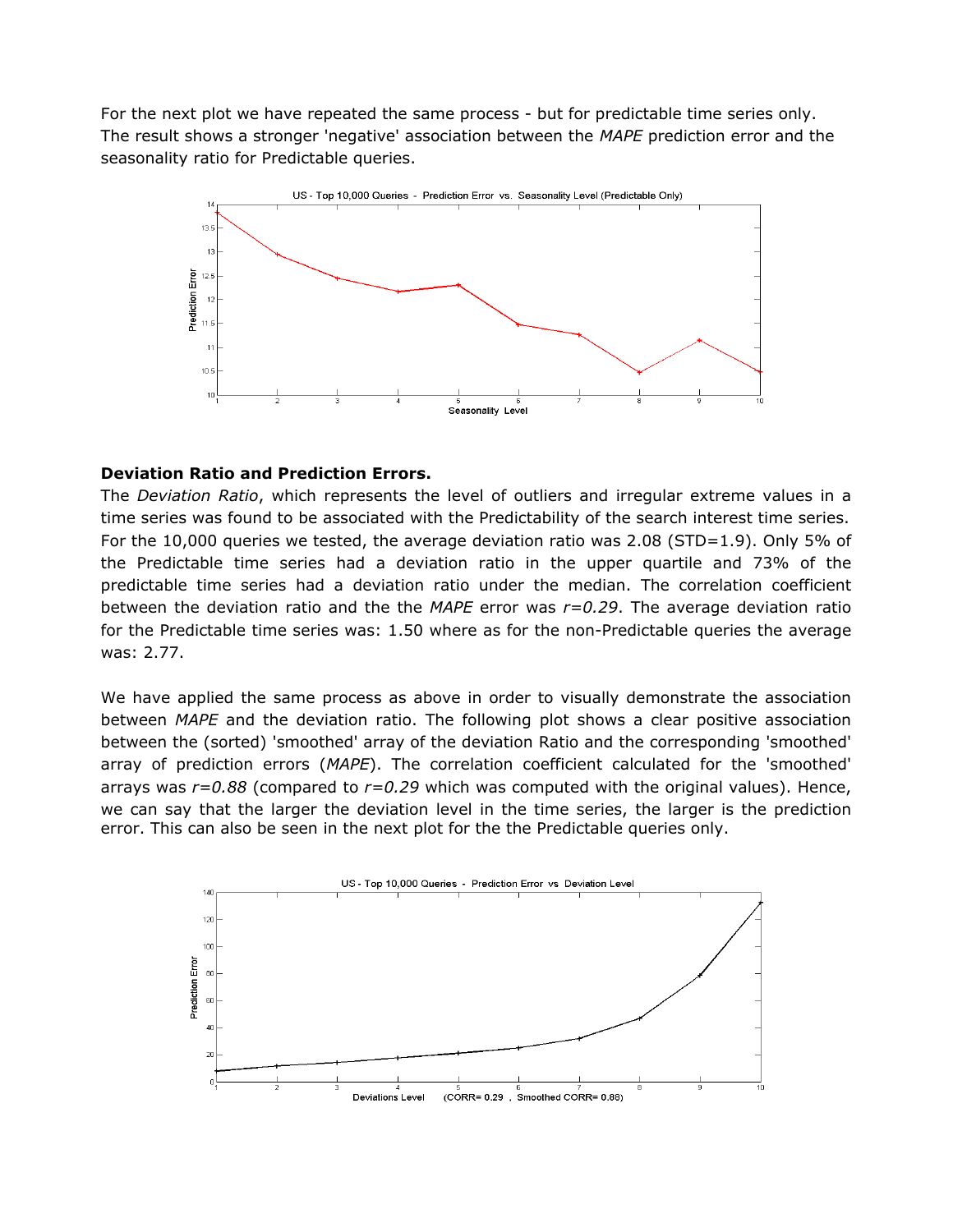

## **5. Sensitivity Analysis and Errors Diagnostics**

#### **Sensitivity of the Predictability Thresholds.**

As described earlier, we have chosen a predefined set of thresholds which correspond to the three prediction error metrics (*MAPE*, *MaxAPE*, *NMSSE*) and two consistency metrics. These thresholds are responsible for the trade-off between the Predictability Ratio and the distribution of errors within the Predictable time series. In the following figure we see a sensitivity plot for the Mean Absolute Prediction Error (*MAPE*), that shows how the Predictability Ratio behaves as a function of the Predictability Threshold. We present a separate analysis for each error measure and not as a conjunction of all the conditions as appears in our Predictability definition.

The following plot shows that choosing a Predictability Threshold [*MAPE*<0.25] 'qualifies' more than 60% of the queries (for a single metric condition). Raising the *MAPE* threshold by 100% into 0.5, would imply that the Predication Ratio would rise by ~30% (using only the *MAPE* error metric). Raising the *MAPE* threshold even more, by 200% into 0.75, would imply that the Predication Ratio would rise by  $\sim$  50% and will qualify approximately 90% of the queries.

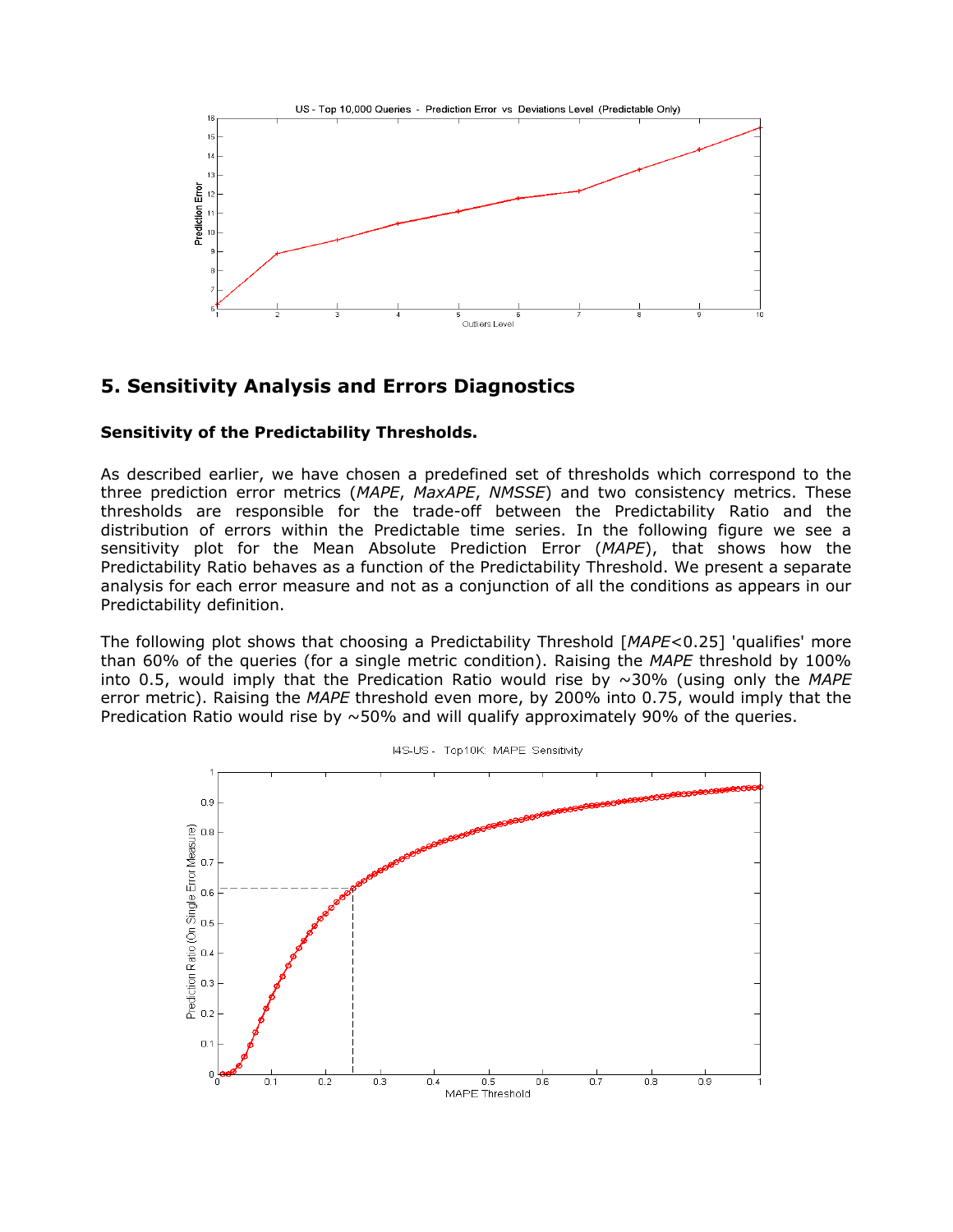The next plots are the sensitivity plots for the *MaxAPE* and *NMSSE* error metrics. We can see that both chosen Predictability thresholds (1.0, 10.0) are located much farther into the "Predictable Region" and qualify almost 90% of the queries. Thus, in our experiments we use the *MAPE* as our primary 'filter' where the *MaxAPE* and the *NMSSE* play a secondary role.



I4S-US - Top10K: MaxAPE Sensitivity

The following plot displays a similar presentation by showing the number of Predicable time series as a function of the Predictability Threshold (using only the *MAPE* error measure).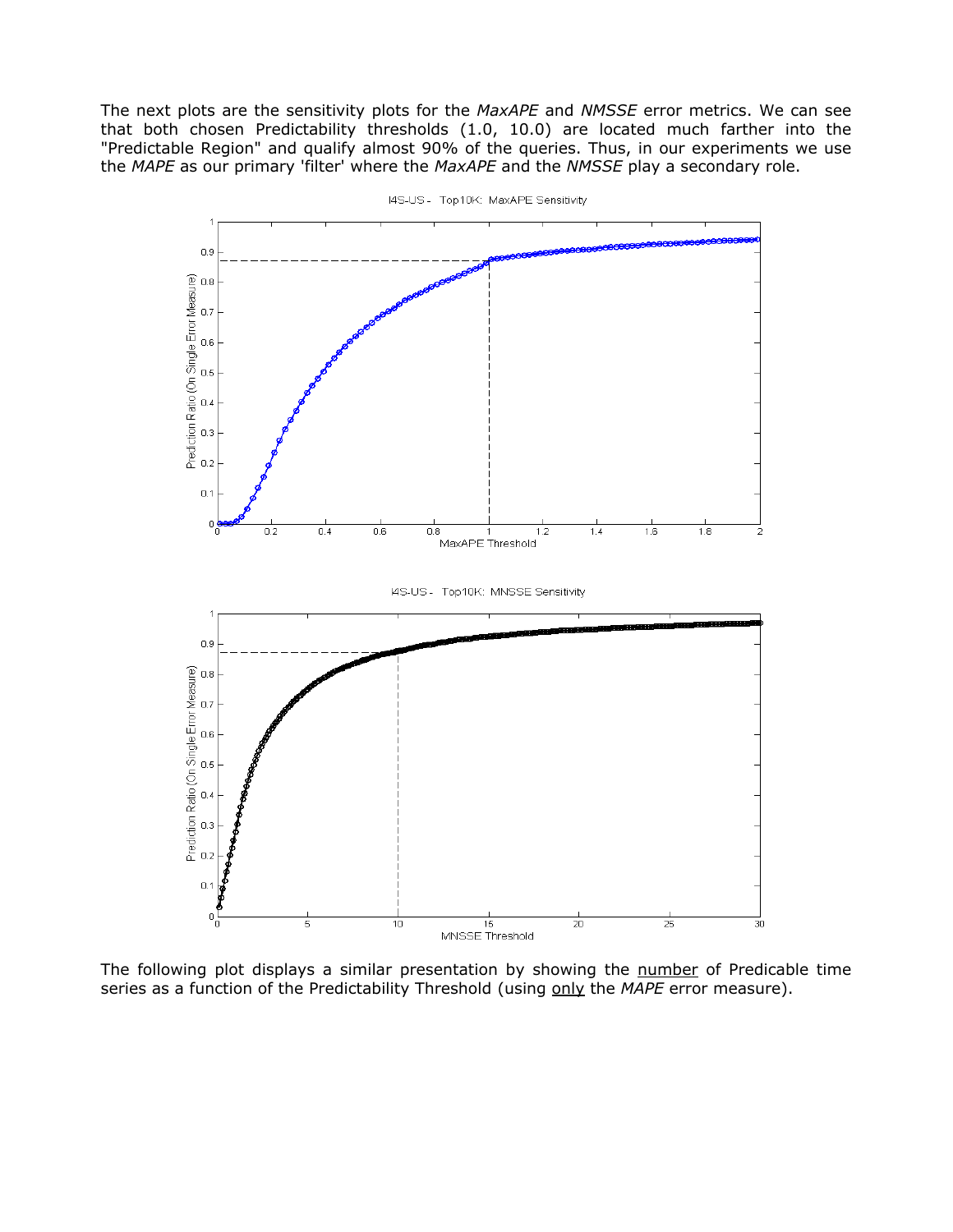

#### **Prediction Errors Diagnostics.**

In this section we show diagnostics plots for the US data (top 10,000 queries). The following figure shows the actual values vs. the predicted values (in log scale), for each of the 12 months in the *Forecast Period*. The top 12 diagrams refer to the entire set of queries, followed by 12 diagrams for the Predictable queries only. One can clearly see the better prediction performance for the Predictable queries (at the bottom part) as expected. Notice that the performance for the different months deteriorates with time (higher average and STD of the prediction errors) especially towards the later months.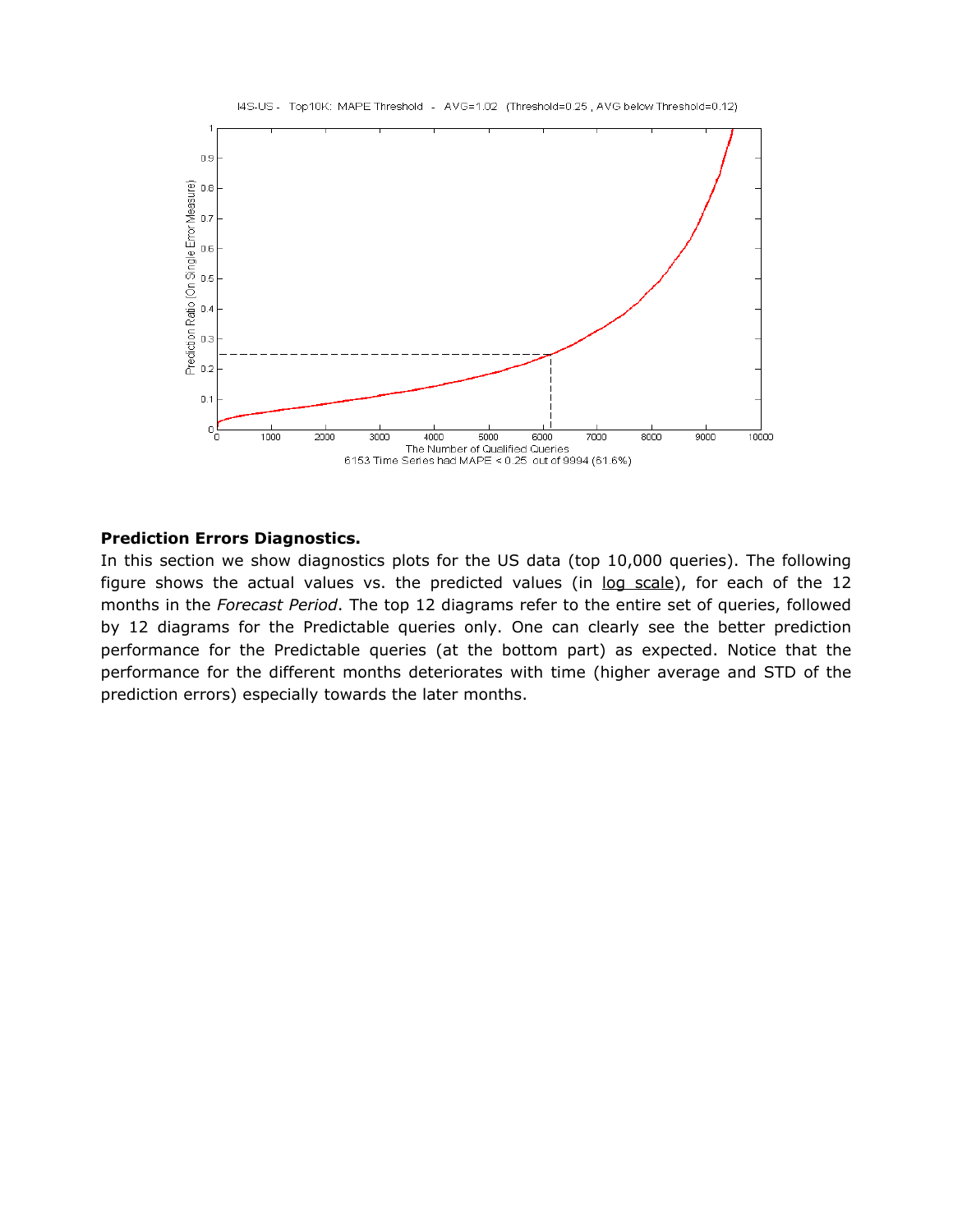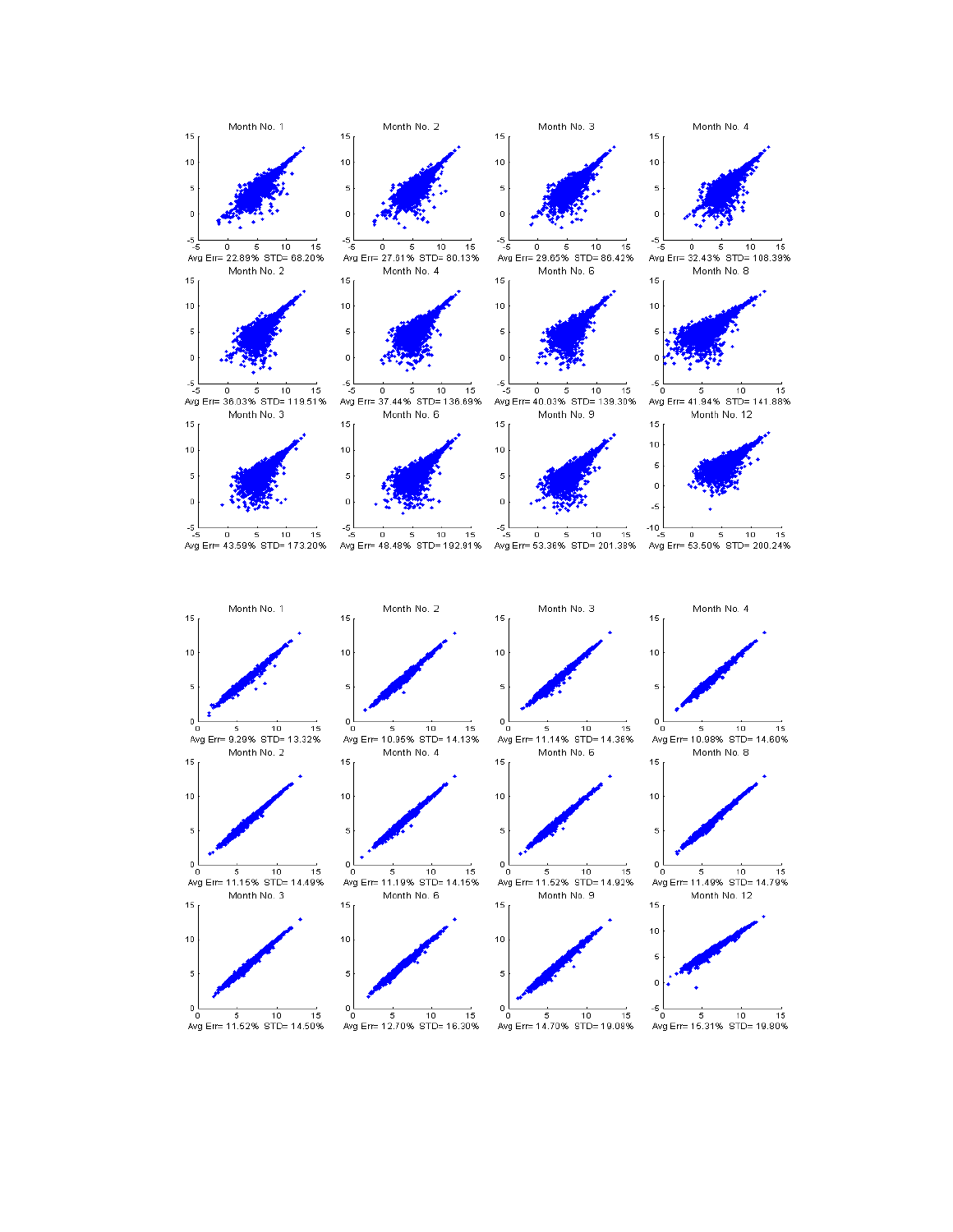In order to learn more on the distribution of the average and maximum prediction errors within the top 10,000 most popular queries in the US, we present the histogram of the *MAPE* and *MaxAPE* error measures, with the density estimation superimposed (in red). We can see that both distributions are positively skewed and that the value of the average error is largely affected by the extreme error values. Notice that we have trimmed the data at 0.75 and 3.0 for MAPE and *MaxAPE* respectively (i.e., 3 x the chosen thresholds), to stay focused on the major part of the distribution.



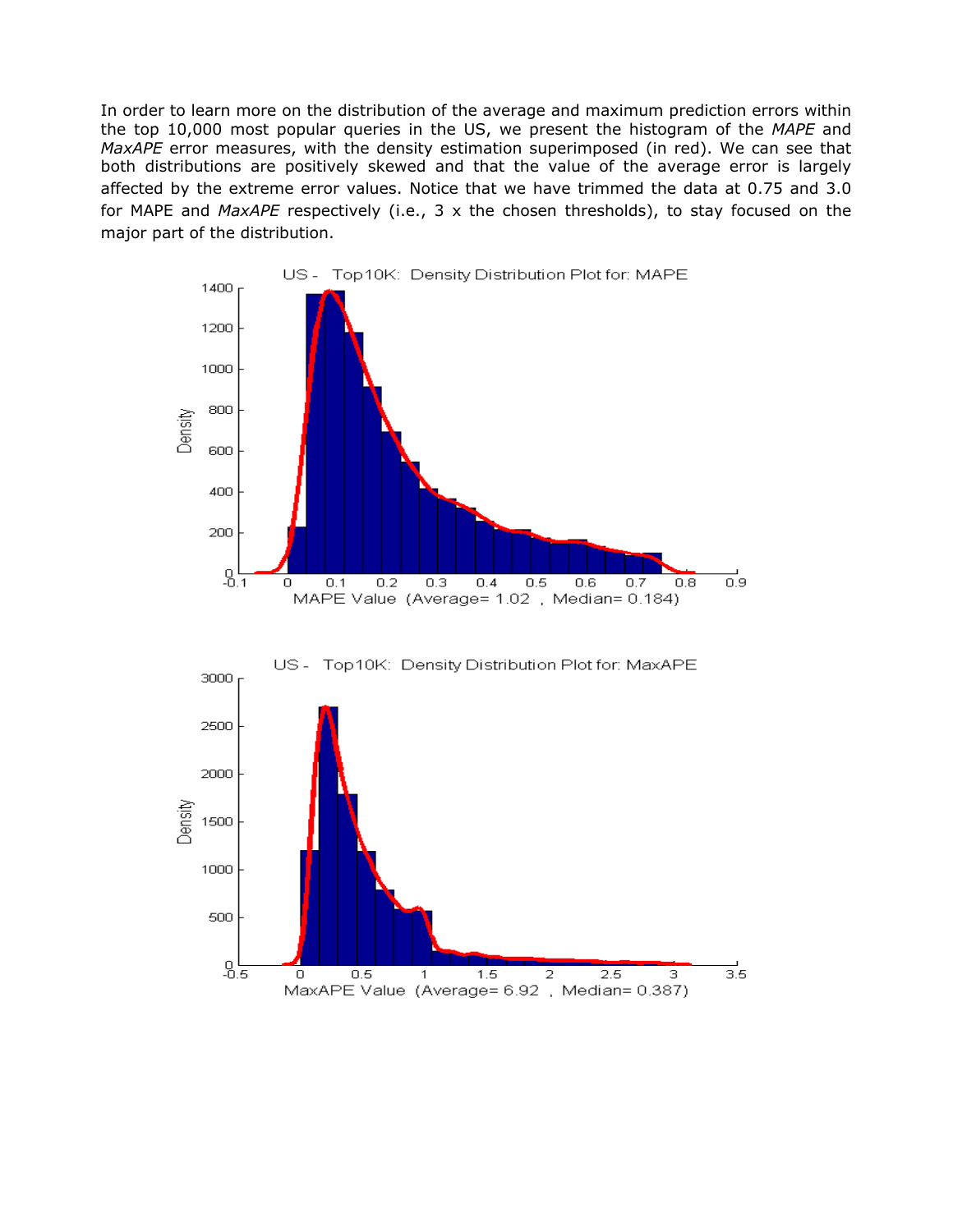#### **Comparison of the Forecast Performance along the Future Horizon**.

Since in our experiments we are simultaneously predicting 12 month ahead, it is expected that the forecasts for the later months may have larger prediction errors. We have compared the prediction performance for the 12 consecutive month in the forecast period. The following plot shows the distribution of *MAPE* prediction errors for each future month. We are showing the average monthly *MAPE* for the Predictable queries only (among the 10,000 most popular in the US). Notice that the first month is predicted in greater accuracy than the rest, then there is an approximately constant error level for months 2-9, with some increase of the error rate in the last 3 months in the Forecast period.



The following plot shows the same type of diagram, but for the Mean Prediction Error (i.e., the 'directional' error measure with the sign). We can learn from this plot that there was a positive bias (upward) in the predictions along all months except the 11'th month. Such systematic tendency of the errors can be explained by a reduction of *query share* for many queries in the Forecast period (Aug 2008 - July 2009) due to the global economic crisis. Hence the actual search interest values were lower than expected by the prediction model that was based on the previous years.



In the following section we present examples of categories (and queries) regarding various markets and brands, for which the actual monthly *query shares* for the recent 12 months are different than model prediction.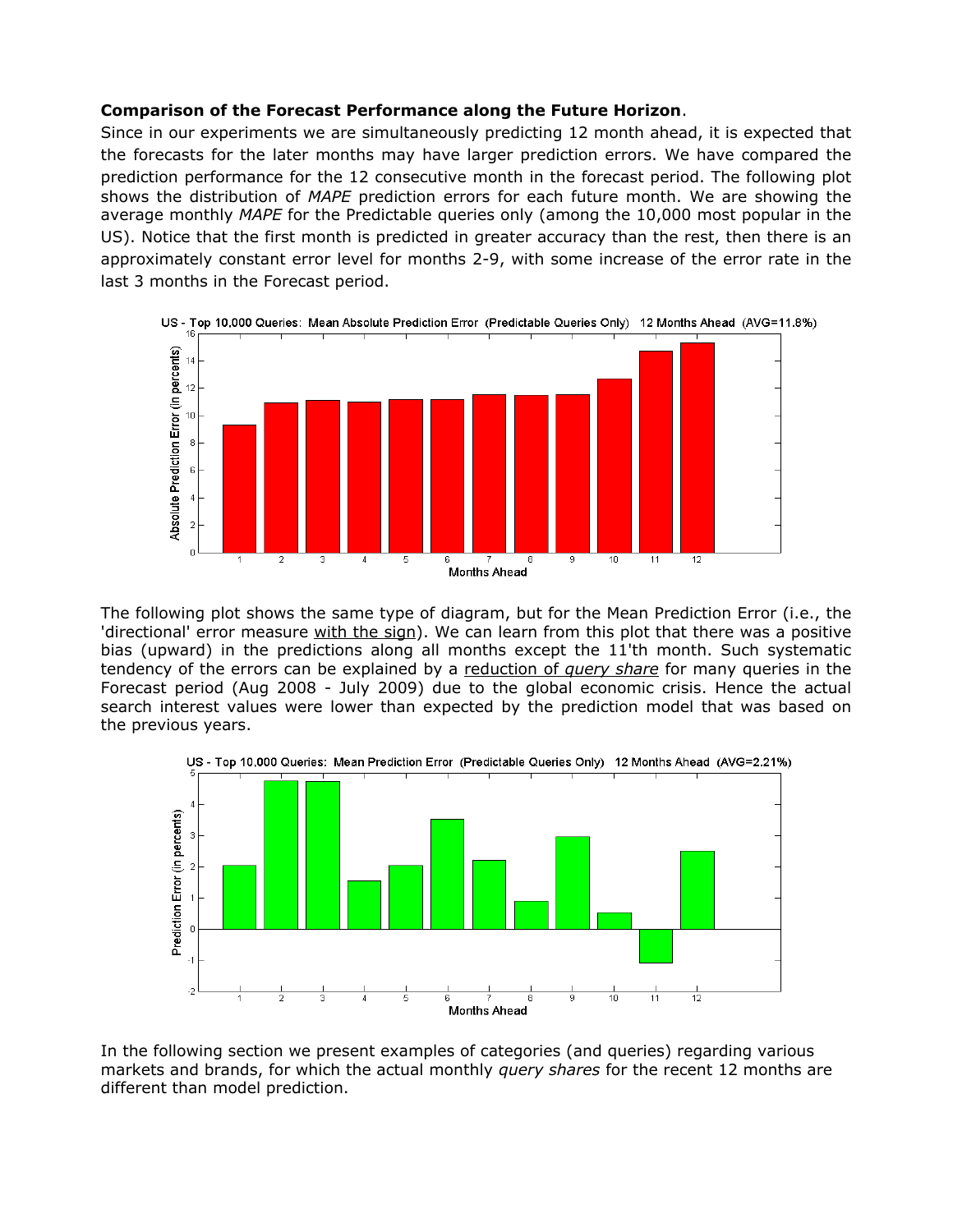## **6. Search Interest Forecasting as baseline for identifying deviations**

The aggregated query share of the Google *Insights for Search (I4S)* categories were used in a recent work of Choi and Varian (2009), that showed how data taken from Google *I4S* could help to predict economic time series. For example, in the analysis on the US Retail Trade they have used the weekly aggregated time series of categories like: *Automotive, Computers & Electronics, Apparel, Sporting Goods, Mass Shopping, Merchants & Department Stores,* etc. In a later work [Choi and Varian 2009 b] have applied the same methodology on the U.S. unemployment time series using two sub-categories, *Jobs* and *Welfare & Unemployment*. They did not attempt to forecast the Google query share; rather, they have successfully used it as predictors for external economic time series. Other works have shown similar results, regarding the capability of aggregated categories' query share to predict econometrics and unemployment data from Germany [Askitas and Zimmerman 2009] as well as from Israel [Suhoy 2009].

In the following, we will show time series of monthly query share of categories, where the forecast values (in red) were superimposed on the actual values (in blue). The errors made by the prediction model are expressing the deviation between the expected and the actual search behavior, which conveys a valuable information regarding the current state of search interest in the respective categories. Choi and Varian have shown that the users' search interest in several categories as represented by the aggregated query shares indeed have a short term predictive power regarding the actual underlying. The following plots show the aggregated time series of various categories that relate to some major US markets. These category plots, which are ordered by their average MAPE, vary in their Predictability level.

From the 10 category plots, we can see that many present a clear seasonal pattern. The first 7 time series showed a relatively low error rate (*MAPE*<6%), which is in accordance with the substantial regularity of search behavior of the respective categories that was maintained throughout the Forecast period. However, notice that the category of *Finance & Insurance* which shows a seasonal patterns with some medium irregularities (the seasonality ratio is well above its median), underwent a considerable change in the recent 12 months, highlighting an observed discrepancies between the predicted and the actual monthly search interest. The months of September-October 2008 which were low months in each year during the entire history period are observed as peak month in the Forecast period. This is an example where the prediction model could not anticipate the unexpected exogenous events.

The category of *Energy and Utility* showed the most irregular search behavior (with the lowest Seasonality Ratio and the highest Deviation Ratio among the first 9 categories). In addition to the low regularity of its history, it seems that this category has also underwent a change in the dynamics of search interest, probably since mid year 2008. These contributed to the low prediction results for this category.

Another good example for lack of Predictability w.r.t. the prediction model, is the last plot of the *Social Networks & Online Communities* category that has shown a considerable exponential growth in the forecast period (due to the growing popularity of social networks like Facebook and Twitter), which could not be captured by the prediction model (notice the high deviation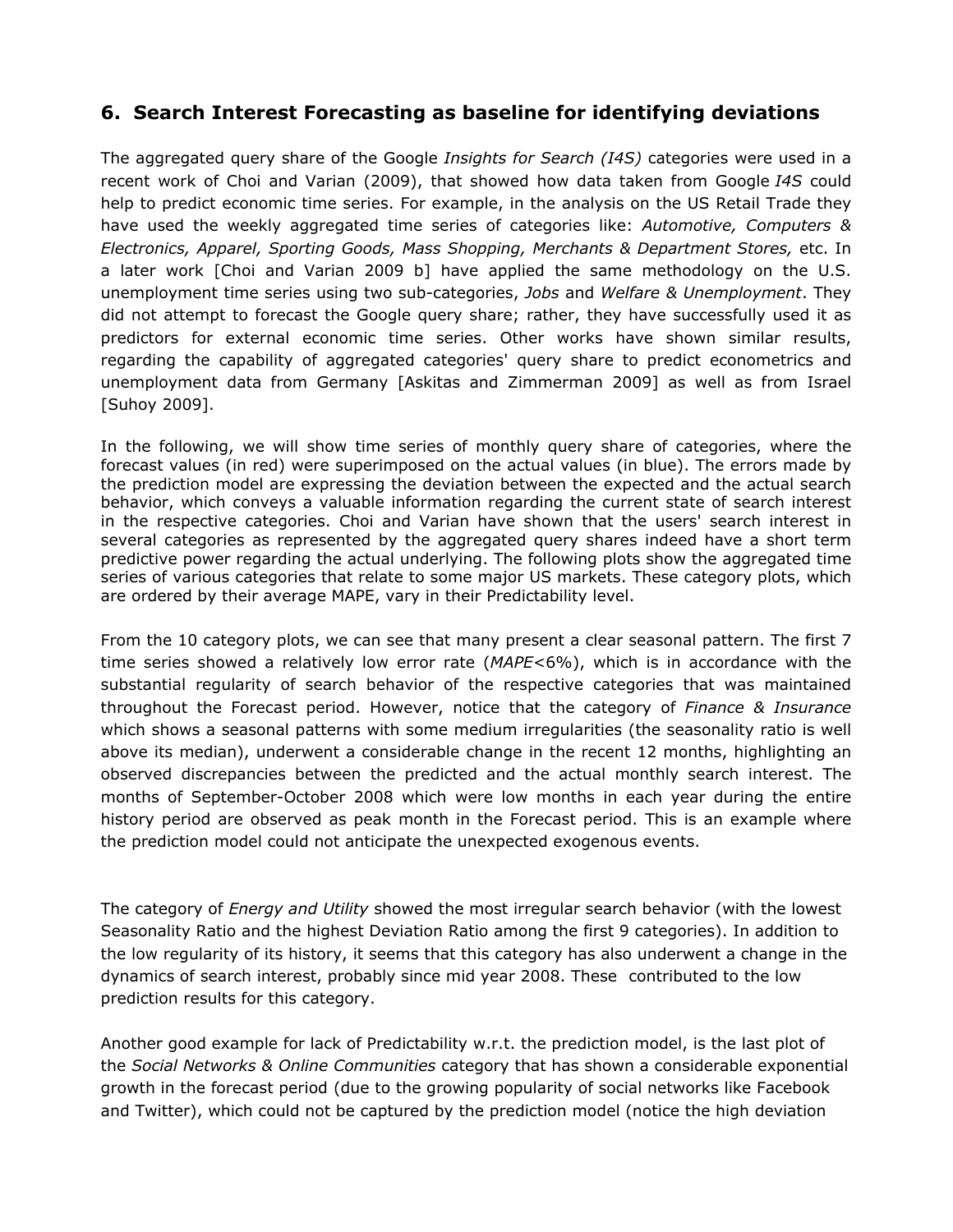ratio). We will show below several other examples of the relation between the prediction performance and the external market events.

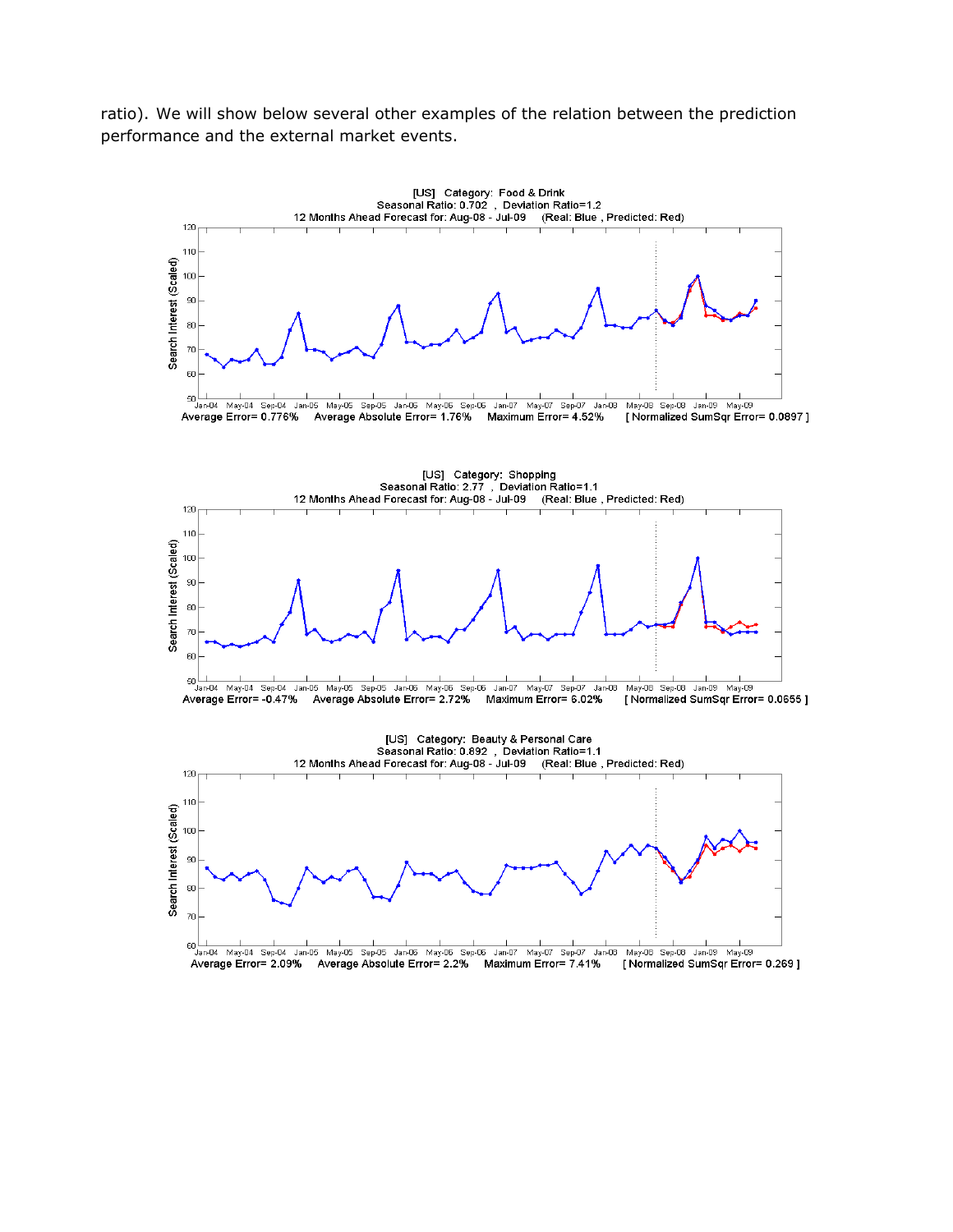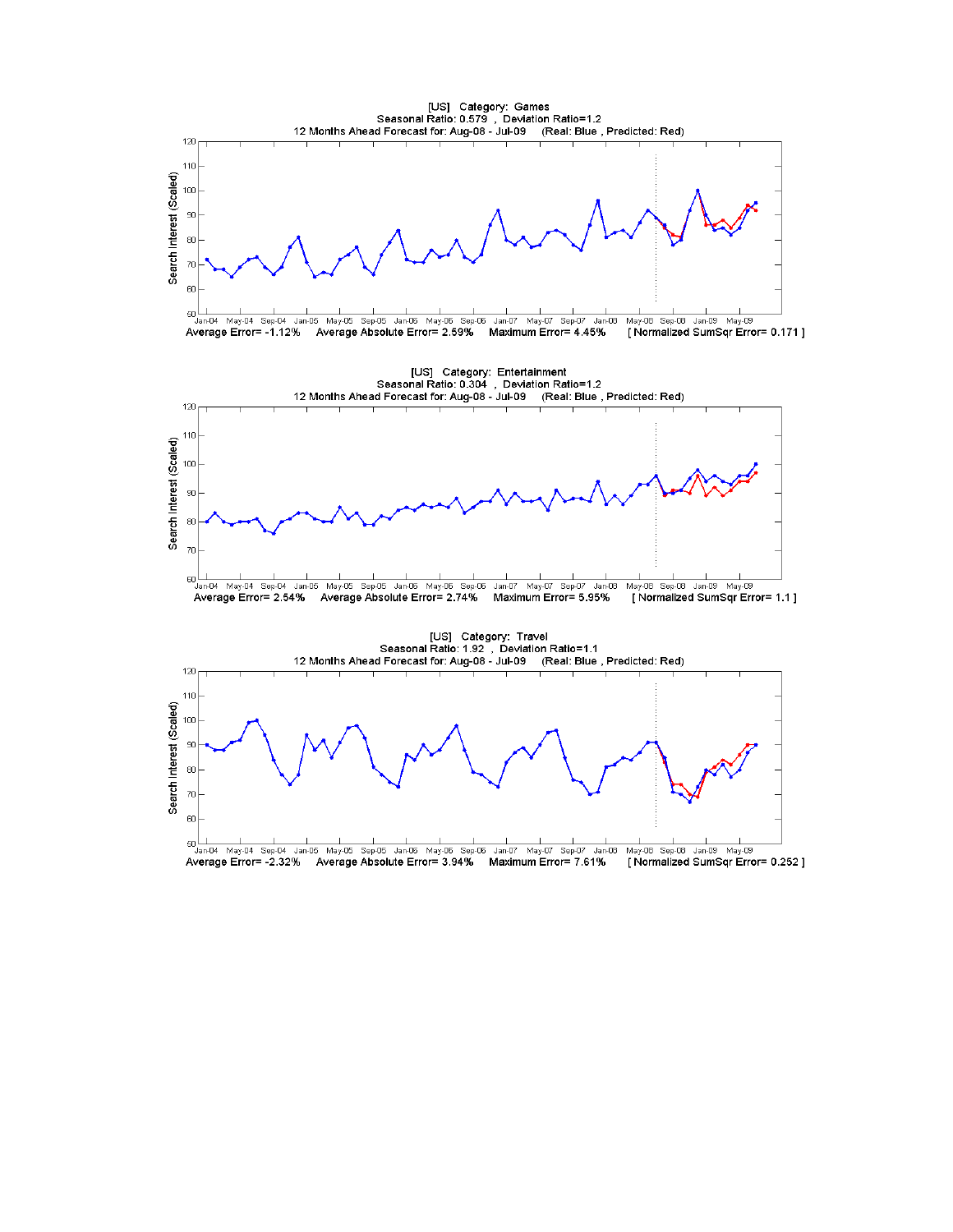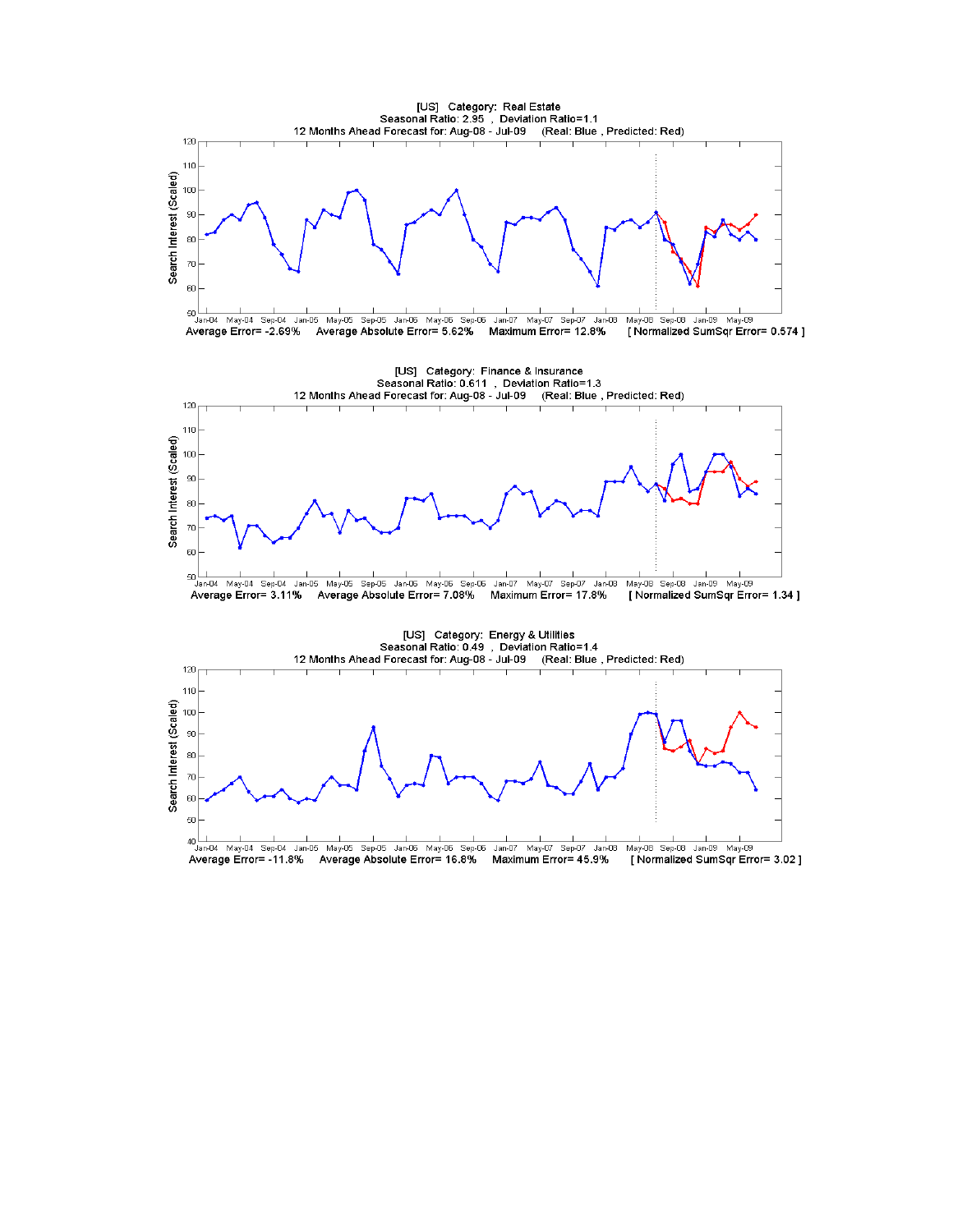

Next, we show several examples where one can use the (posterior) prediction results in order to explore the changing dynamics of users' search behavior and possibly get insights on the relevant markets. Whenever we observe substantial prediction errors, i.e., discrepancies between the actual values vs the predicted values, we can conclude that the regularities in the time series (e.g., seasonality and trend) which were captured by the prediction model, were disturbed in the Forecast period. In cases where the actual values show a regularity that is not in accordance with the history's regularity, one could investigate the reasons for such deviation with relation to known external factors. It is important to emphasize that users' search interest is not necessarily always related to consumer preferences, buying intentions, etc. and can be related sometimes to news or or other associated events. A full discussion on the background and reasons for the following market observations is beyond the scope of this paper.

#### **Example: The Automotive Industry.**

We can see that the forecast for the entire Vehicle brands category for the 12 month period between Aug-08 and Jul-09<sup>4</sup> shows a relatively low prediction error rate of -2.3% on average. However, as we show below there are some noticeable deviations in different sub-categories.



We can see in the next 4 plots that the category *Vehicle Shopping* shows an average negative deviation of 6% from the prediction model in the last 12 months and that the category *Auto*

4. The time series data was pulled during July 2009, thus the value for this last month is partial and might be biased.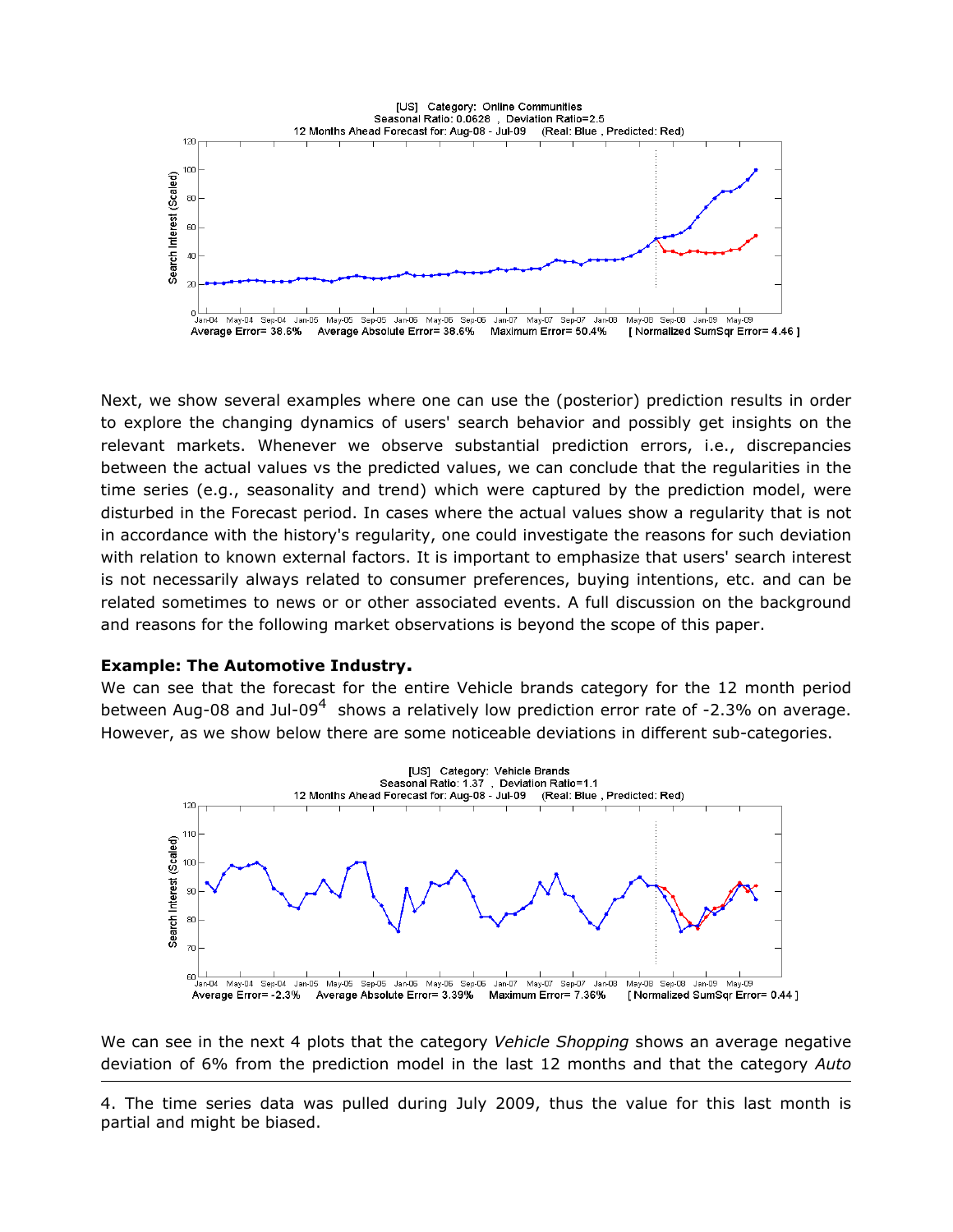*Financing* is showing a small negative deviation with average of 2.3% respectively. Notice that both categories of *Vehicle Maintenance* and *Auto Parts* are showing a positive average deviation of 4.3% and 5.2% respectively, compared to the predictions.

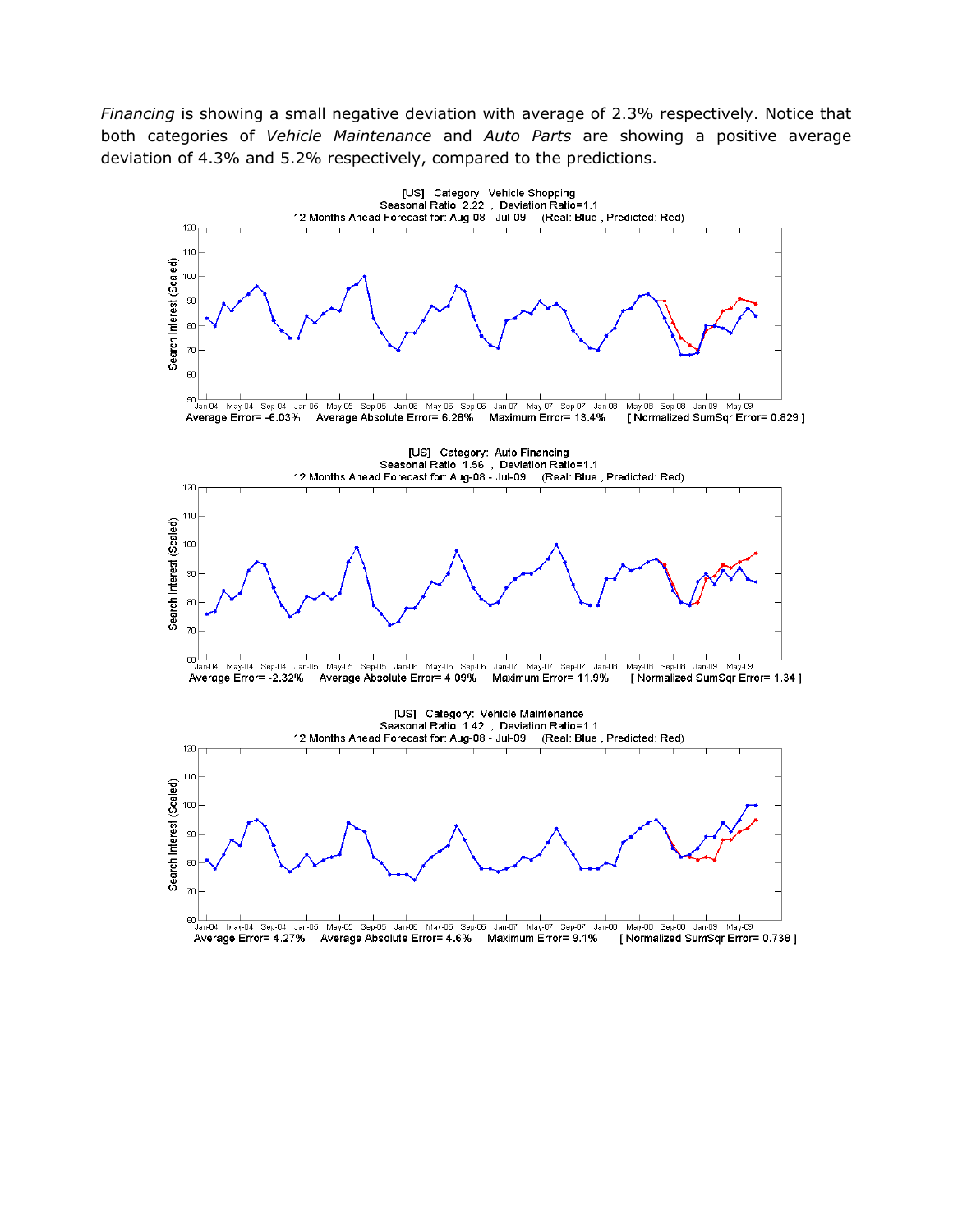

#### **Example: US Unemployment.**

Choi and Varian (2009 b) have used weekly time series of the *I4S* aggregated categories *Welfare & unemployment* and *Jobs*, to help in short term prediction of "Initial Jobless Claims" reports which are issued by US Department of Labor. In the following plots, we show that the search interest the category *Welfare & Unemployment* has risen substantially above the forecast by the prediction model. The deviation of *Welfare and Unemployment* is systematic and relatively quite large. While the average *MAPE* for the entire set of (aggregated) categories' query shares is 8.1%, with STD 8.2%, the *MAPE* for *Welfare & Unemployment* is 31.2% which is 2.8 standard deviations above the overall average *MAPE*.



The actual monthly values for the aggregated query share of the category *Jobs* are also all higher than forecasted by the model. The time series shows a seasonal pattern with a distinguishable low value in December each year and a relatively constant level in between. At the end of the History period and throughout the Forecast, this regularity is shifted upwards by a confounding volatile factor, which causes large positive prediction errors. The Average Error is almost 9% per month.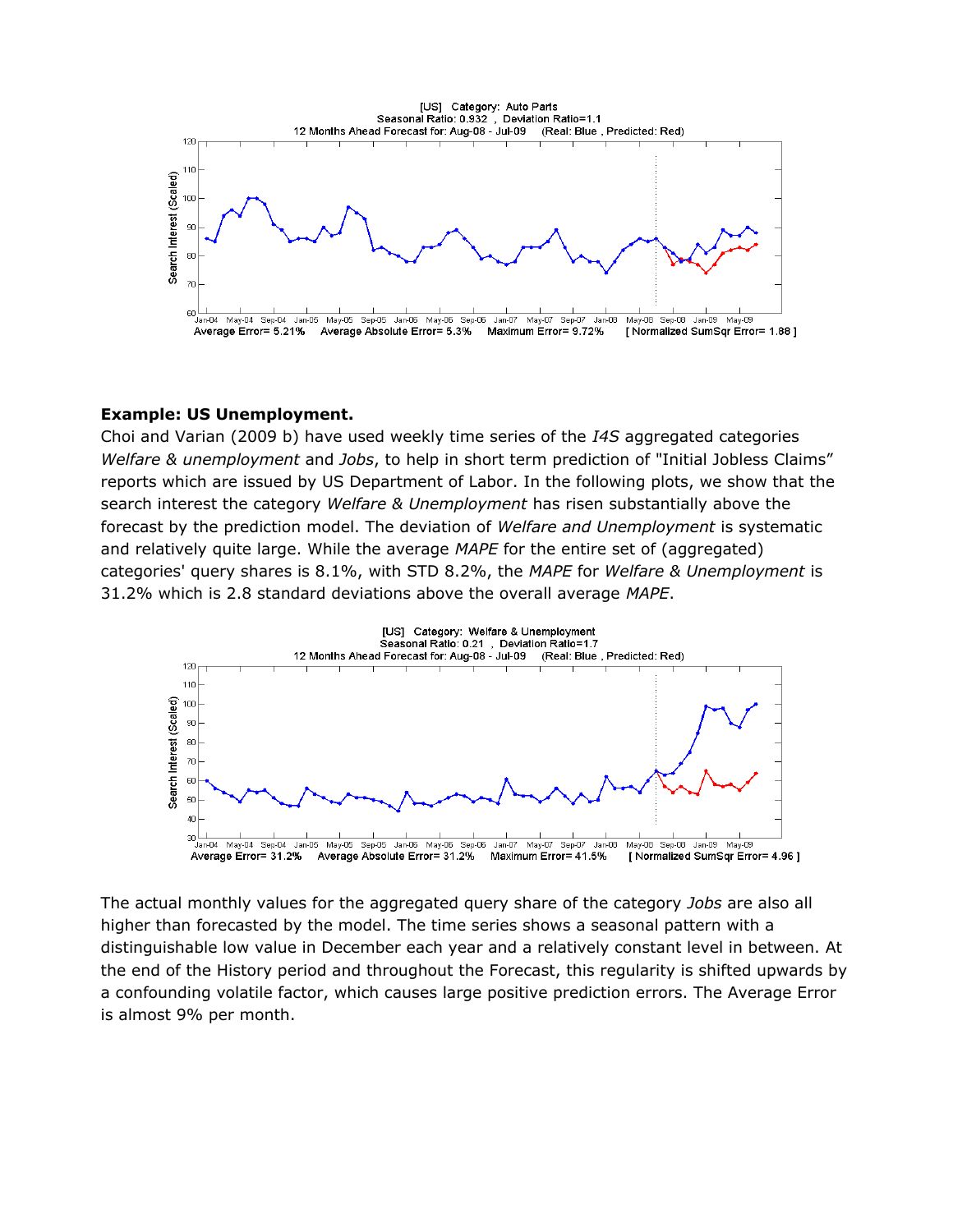

We present here also the aggregated query share of the category *Recruitment & Staffing*, for which we can observe a corresponding negative deviation where the model expectations are larger than the actual search interest values. Interestingly, despite a similar seasonal pattern as in the *Jobs* category, it seems that the change in the users' search behavior in this category has not started until March 2009. Beforehand the predictions were rather accurate and the average monthly deviation is therefore only about (-4.8%).



#### **Example: Mexico as Vacation Destination.**

In this example we show that the search interest for Mexico as a vacation destination has decreased substantially in the recent months. The I4S category *Mexico* is a sub-category of the *Vacation Destinations* category (in the *Travel* root category) which aggregates only the vacation related searches on Mexico. In the next plots we can see that the search interest in the category *Mexico* is down by almost 15% compared to the predicted. In comparison, we show the respective deviation in the entire category of *Vacation Destinations*, which is only -1.6% on average in the same forecast period. Notice for a reference that the search interest of another related vacation destination, the *Caribbean Islands* (with a similar seasonal pattern), also has not shown a deviation of similar magnitude (only -2.5%).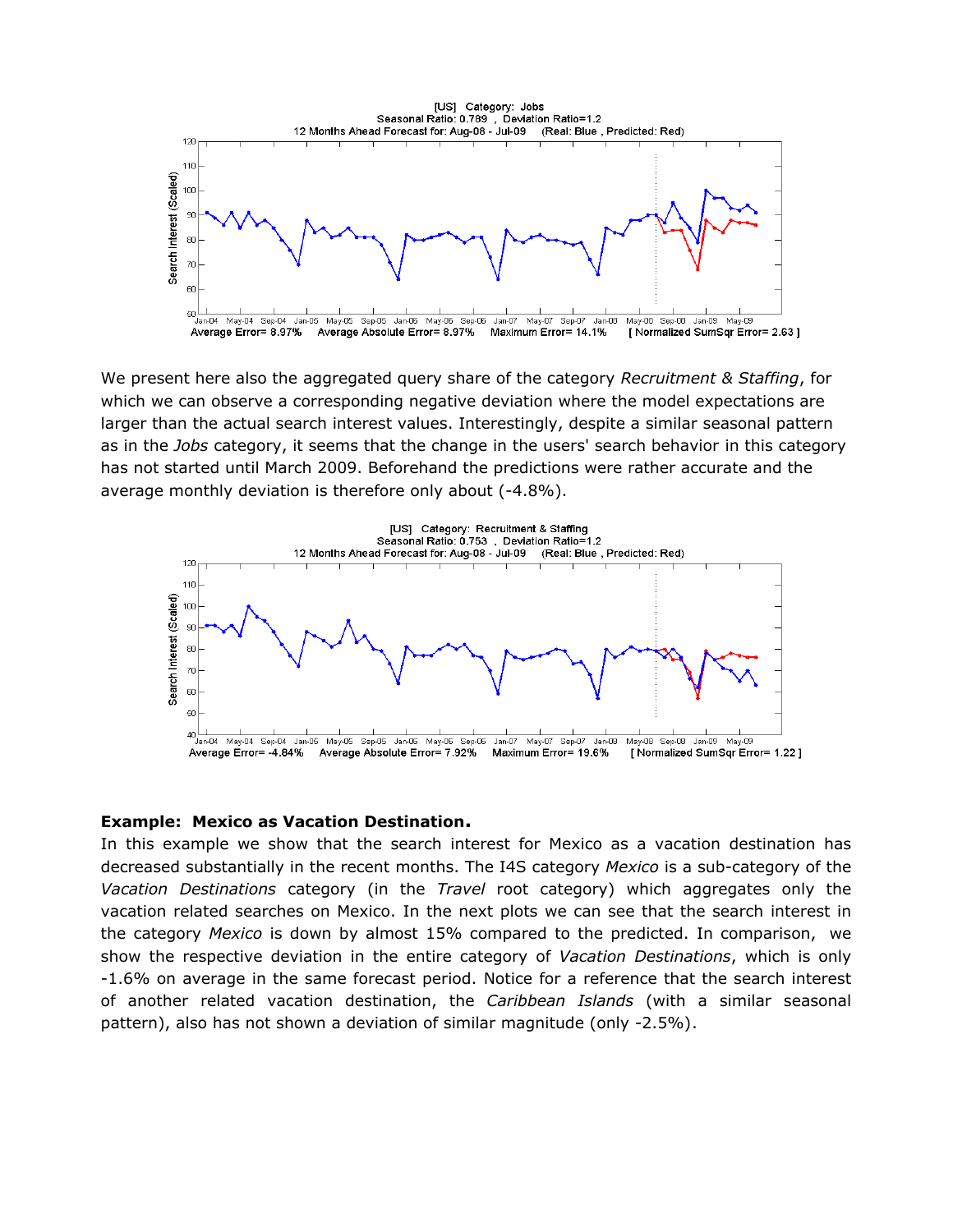

We considered the recent outbreak of the *Swine Flu* pandemic that started to spread in April 2009 as a possible contributor for such a negative deviation of *actual-vs-forecast* query share for *Mexico.* We examined the time series of the query share for *H1N1* and found it to be highly (*anti*) correlated (*r = -0.93*) with the observed deviations for *Mexico.*

As a reference, we show the aggregated query share for the category *Infectious Diseases*, demonstrating the magnitude of the search interest in this subject (in blue) that was spiking following the *Swine Flu* outbreak: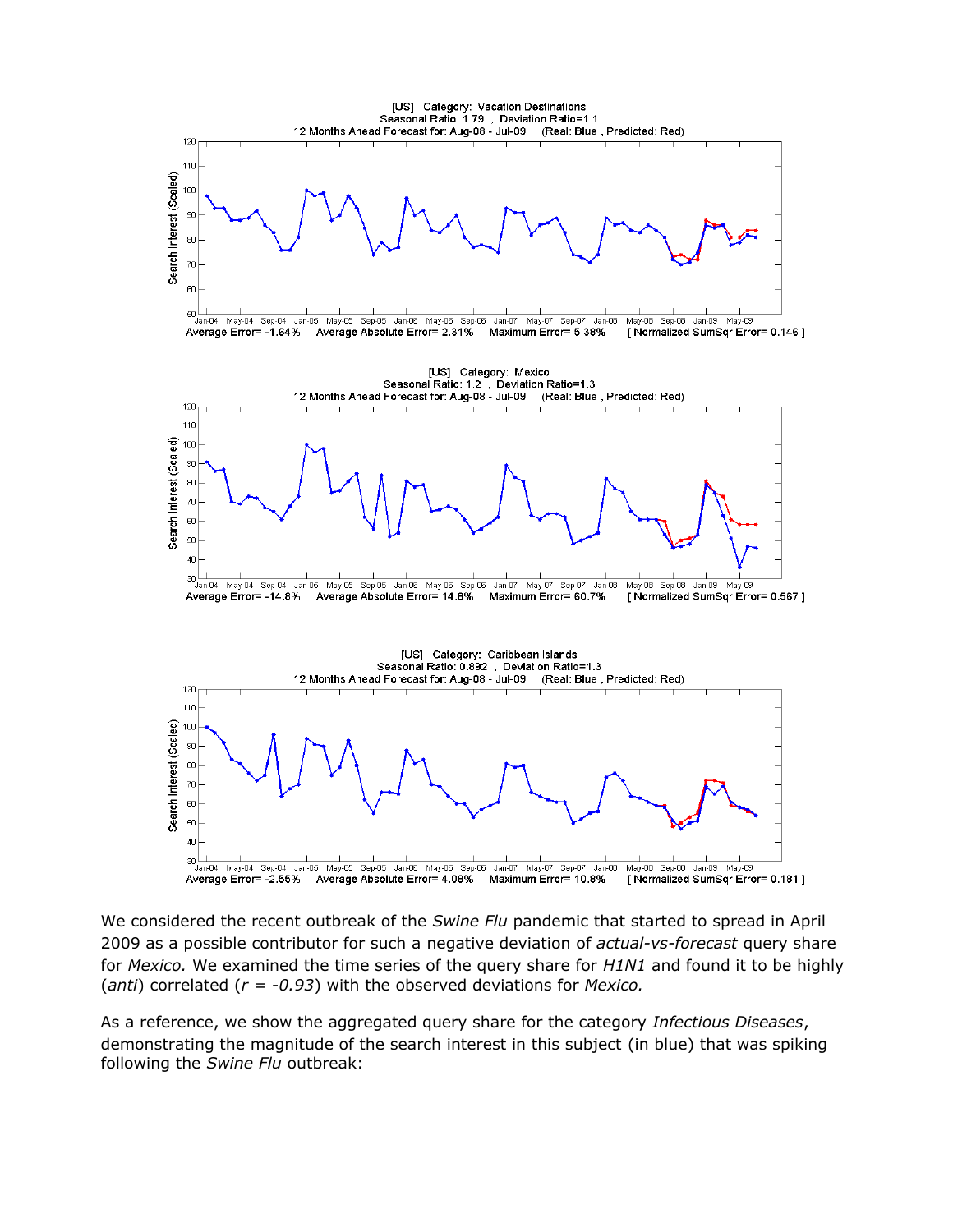

#### **Example: Recession Markers.**

The following plots present the aggregated query share for some *I4S* sub-categorie*s* in subjects that might demonstrate the influence of the recent recession on search behavior of consumers, and often appear in articles and blog posts. The change in search interest for the category *Coupons & Rebates* is visible in the following plot, where one can see an average monthly deviation of 15.9% between the observed query share in the recent 12 month compared to the values predicted by the model. The model has captured the general seasonal pattern, however only accounted for a lower holidays peak and a much more moderate upward trend.



Next we see the observed query share of the *I4S* category *Restaurants,* that is systematically lower than the model predictions. The time series for the aggregated search interests in this category does not show a seasonal pattern, however there exist an upward trend since 2004, which was apparently broken at September 2008 hence causing negative *actual-vs-forecast* deviation with a an average of -7.8% per month.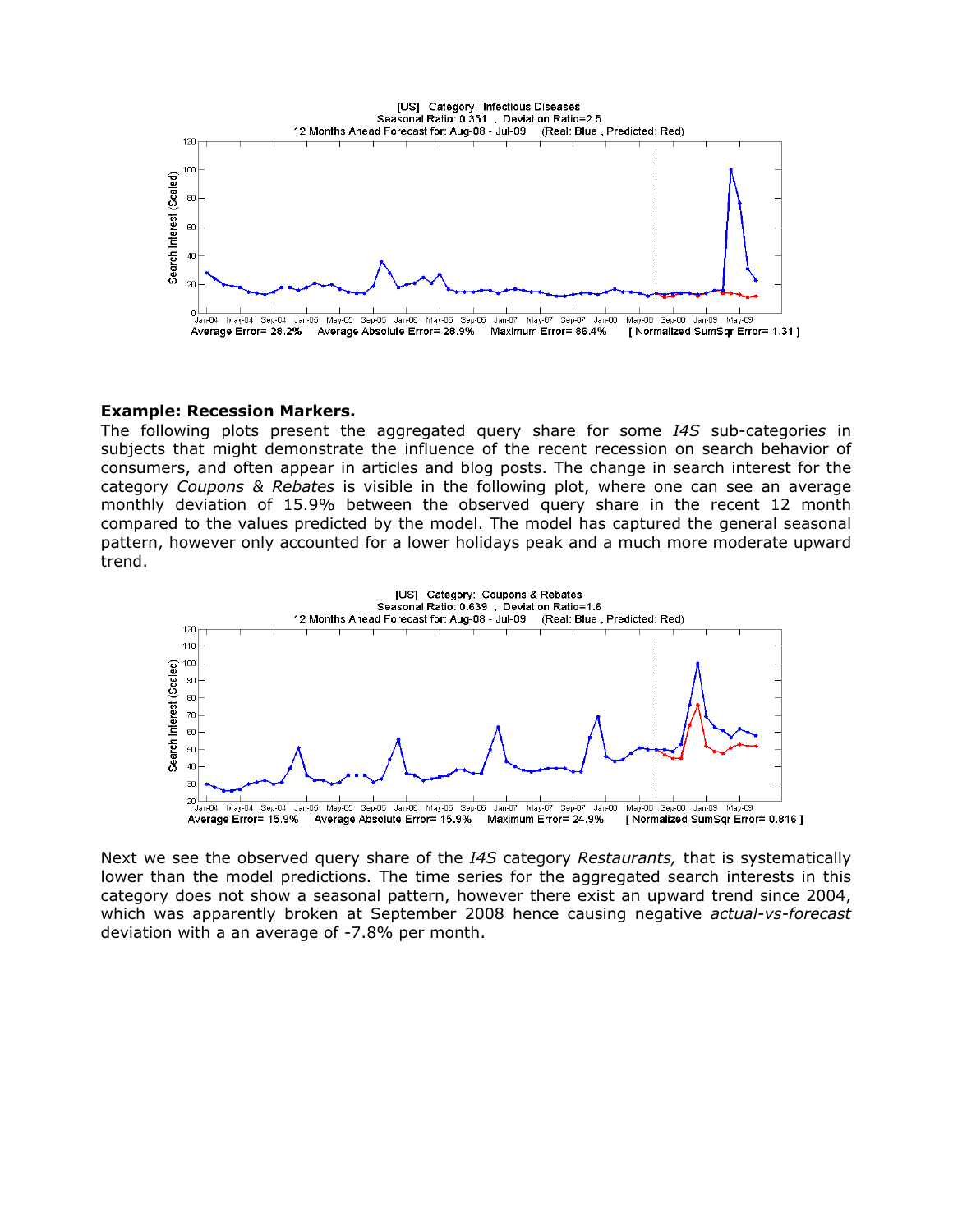

Below we can see for reference that the *Cooking & Recipes* category has a systematic positive deviation of *actual-vs-forecast* query share. The average monthly deviation of 6.15% represents a higher observed search interest in this category for the entire Forecast period compared to model prediction, with almost a constant deviation since January 2009.



Another example is the category *Gifts,* for which the query share has decreased in the recent 12 months compared to the model predictions, by 11% per month on average. Below we can also see that the category *Luxury Goods* is showing a negative deviation in the *actual-vsforecast* query share, of 5.8% per month on average.

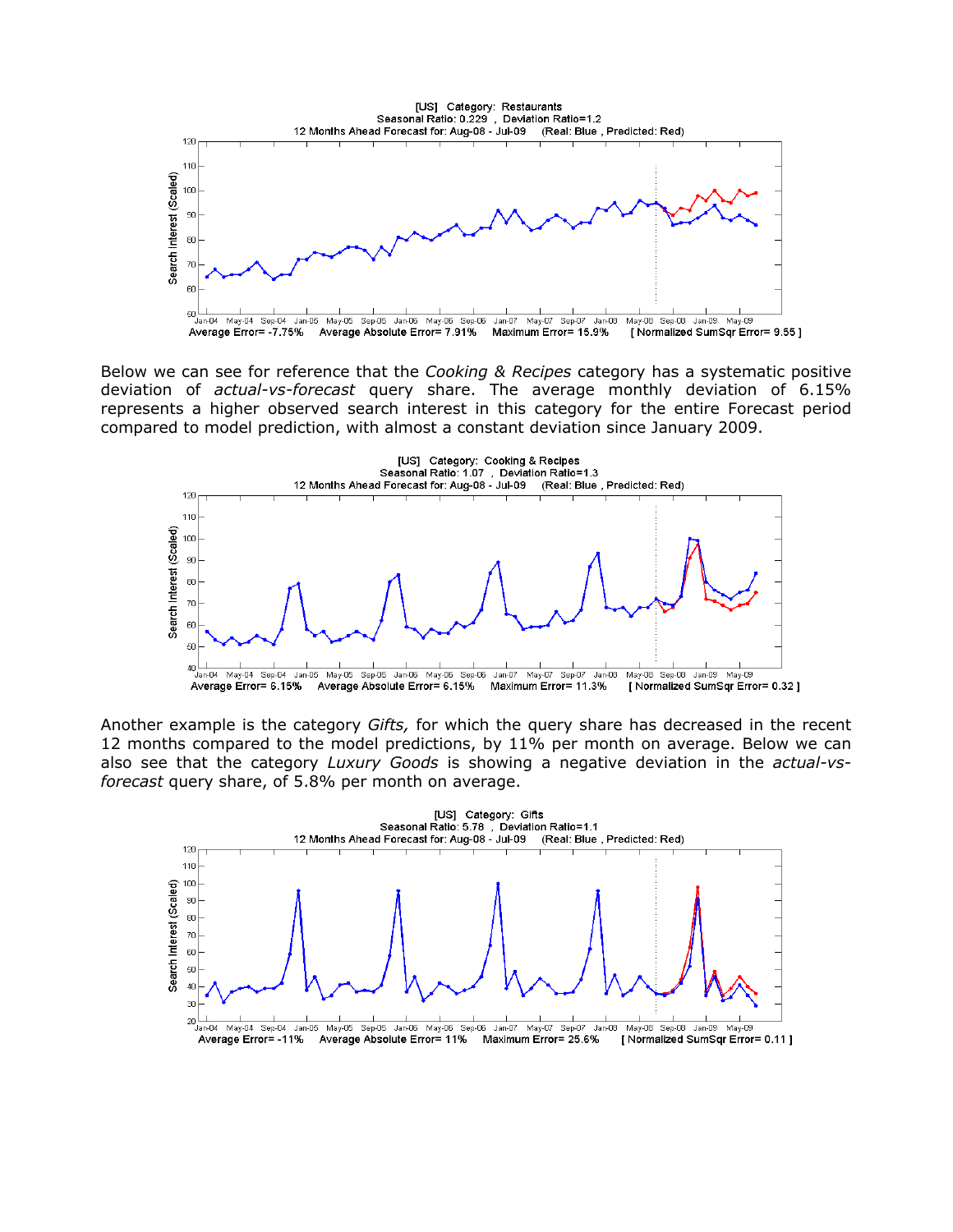

## **7. Conclusions**

We studied the predictability of search trends. We found that over half of the most popular Google search queries are predictable w.r.t. the method we have selected, and that several search categories were considerably more predictable than others; that the aggregated queries of the different categories are more predictable than the individual queries and that almost 90% of I4S categories have predictable query shares. In particular we showed that queries with seasonal time series and lower levels of outliers are more predictable.

We considered forecasting as a baseline for identification of deviation of actual-vs-forecast, and considered some concrete examples for situations from the automotive, travel and labor verticals.

Further research can include an improved implementation of the prediction model as well as incorporating other forecasting models. We would also like to examine short-term forecasting in finer time granularity. Further analysis on actual-vs-forecast (including confidence estimation) could be conducted in various domains, like market analysis, economy, health, etc.

In conjunction with this study, a basic forecasting capability was introduced into Google Insights For Search, which provides forecasting for trends that are identified as predictable. Researchers, marketers, journalists, and others, can use *I4S* to get a wide picture on search trends which now also includes predictability of single queries and aggregated categories in any area of interest.

#### **Acknowledgments**

We would like to thank *Yannai Gonczarowsky* for designing and implementing the forecasting capabilities in I4S as well as *Nir Andelman*, *Yuval Netzer* and *Amit Weinstein* for creating the forecasting model library. We thank *Hal Varian* for his helpful comments. Special thanks to the entire team of *[Google Insights for Search](http://www.google.com/insights/search/#q=Insights%20for%20Search&cmpt=q)* that made this research possible.